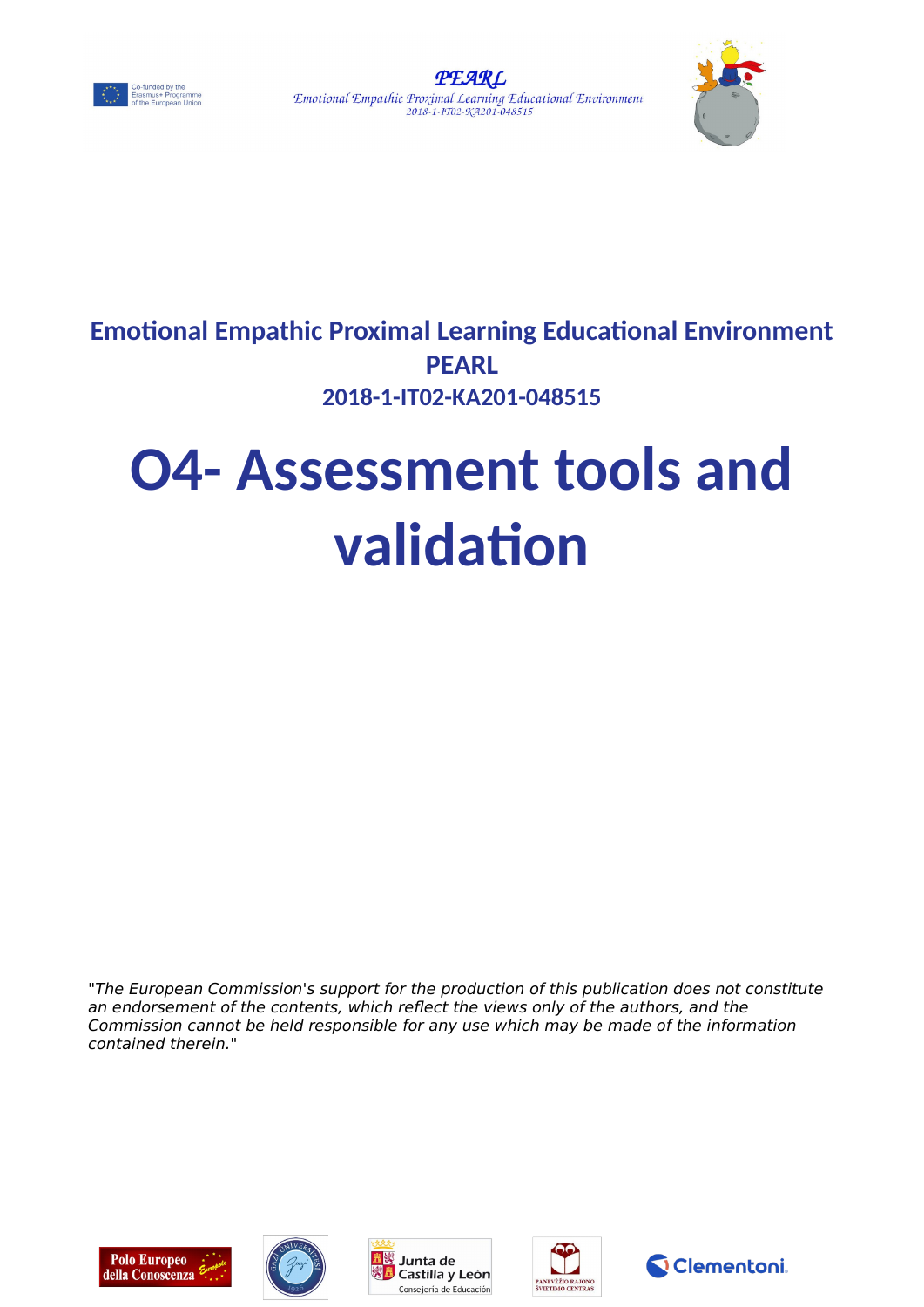





# Index

| Presentation of the assessing tool and description of the experimental design3 |  |
|--------------------------------------------------------------------------------|--|
|                                                                                |  |
|                                                                                |  |
|                                                                                |  |
|                                                                                |  |
|                                                                                |  |
|                                                                                |  |
|                                                                                |  |
|                                                                                |  |
|                                                                                |  |
|                                                                                |  |
|                                                                                |  |
|                                                                                |  |
|                                                                                |  |
|                                                                                |  |
|                                                                                |  |
|                                                                                |  |
|                                                                                |  |
|                                                                                |  |
|                                                                                |  |









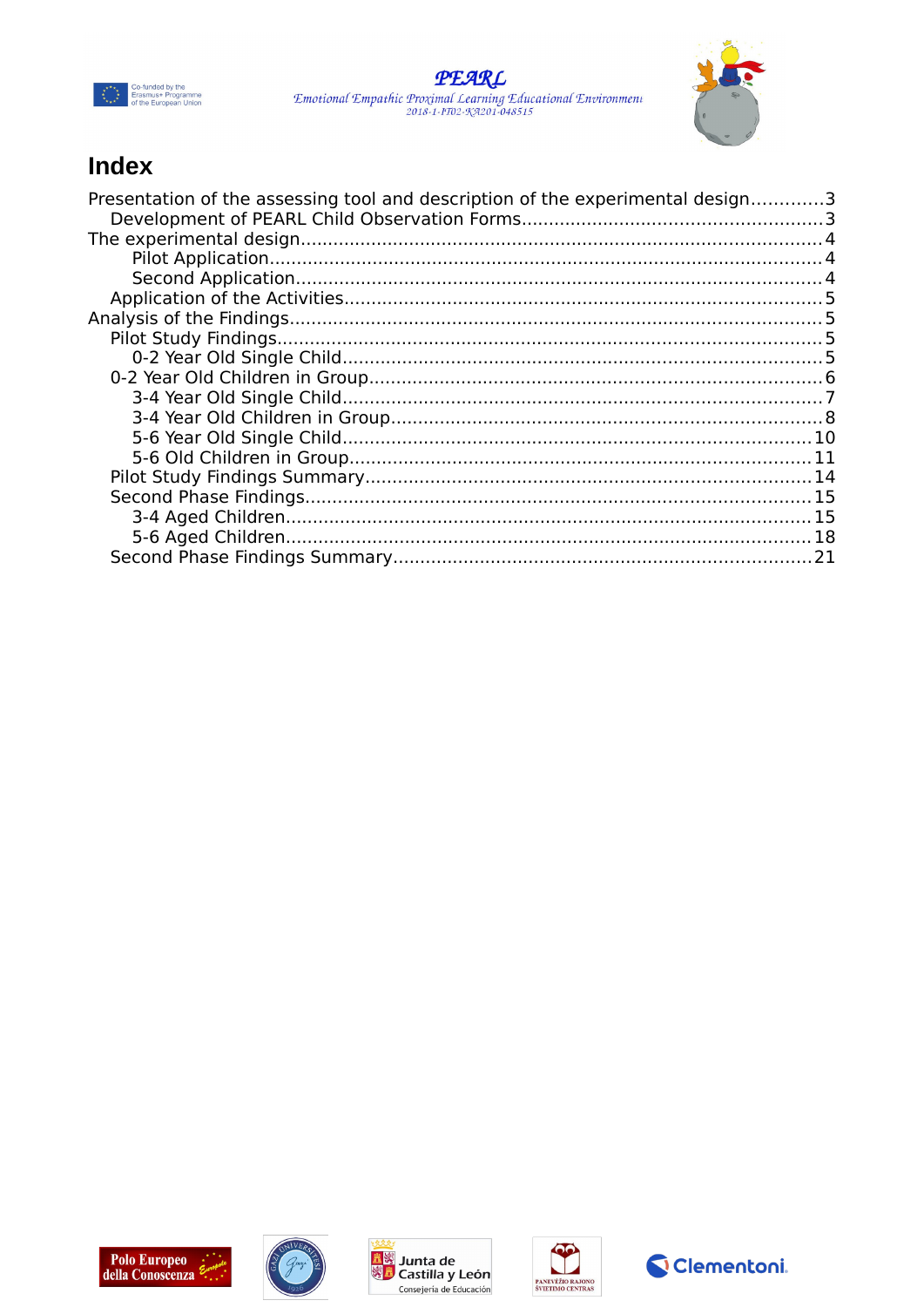## <span id="page-2-0"></span>**Presentation of the assessing tool and description of the experimental design**

PEARL project aims to develop a replicable educational learning environment, which is appropriate, innovative, high quality and in European level for the development of emotional and empathic skills of children aged 0-6, and to reveal the behaviours of children in this environment by supporting their zone of proximal development. In order to reach the goal of the project; an experimental design is planned and an

assessment tool is developed by the researchers.

## <span id="page-2-1"></span>**Development of PEARL Child Observation Forms**

PEARL education model has been developed based on Piaget's approach for learning and empathy development, Vygotsky's zone of proximal development, Montessori's use of materials and active learning, knowledge construction concepts of the constructivist approach. It was necessary to develop assessment tools in order to assess the behaviours of the children in the learning environment created in this project. While preparing a tool for project assessment, the philosophy of the learning environment that is tried to be created in this project, the theories it is based on and the development levels of the children were taken into consideration. Thus, Pearl Child Observation Forms, developed specifically for the Pearl education model, were developed. The Pearl Child Observation Forms were developed for the children aged 0- 2 years, 3-4 years and 5-6 years to assess emotional-empathic skills and proximal development of the participating children.

Before the development of Pearl Child Observation Forms, a detailed literature search was carried out on the basic theories of this project and some approaches. Based on these, the categories were specified related to the items to be included in the Pearl Child Observation Form. These categories are as follows:

- communication,
- aroup communication.
- cooperation,
- expression of emotions,
- self-expression,
- helping each other,
- coping with difficulties
- creating a strategy
- following instructions,
- achieving an objective,
- understanding and managing positive and negative emotions.

Next, the items appropriate for 0-2, 3-4 and 5-6 age groups were written, and an item pool was created. The observation forms were shared with project partners, and their views were taken regarding content validity, construct validity and face validity.

The project partners provided feedback on adding items related to educational emotions (well-being, motivation, expression of emotions and prosocial behaviors) in the observation forms, and the observation forms were revised in accordance with this feedback, and the items were finalized. In addition, the forms were revised regarding the notes for the collection of information on children's ages and countries based on the views of project partners.

For the age of 0-2;



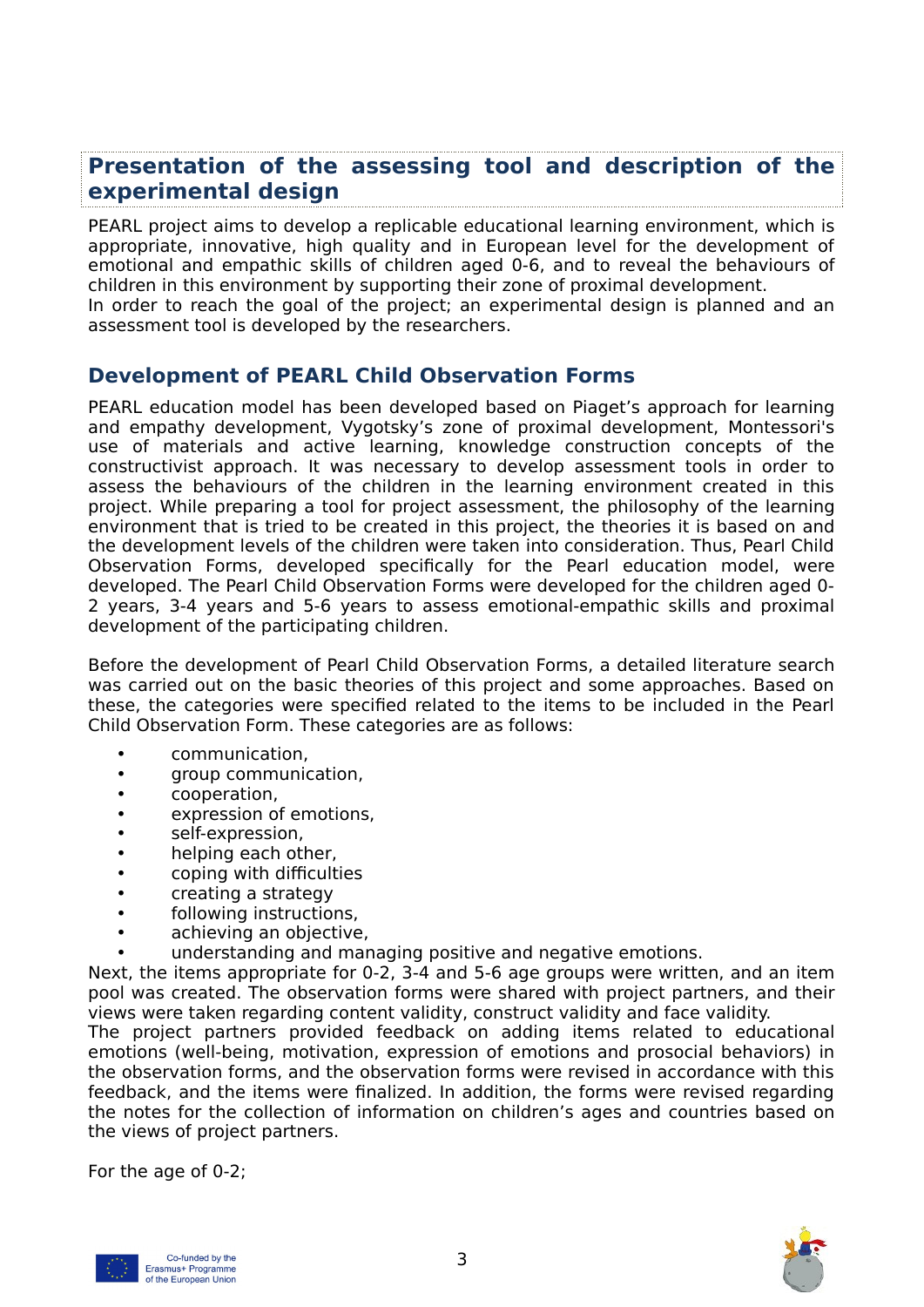- PEARL Child Observation Form for the single child with nature
- PEARL Child Observation Form for group of children with nature

For the age of 3-4;

- PEARL Child Observation Form for the single child with educational robotics
- PEARL Child Observation Form for the single child without educational robotics
- PEARL Child Observation Form for group of children with educational robotics
- PEARL Child Observation Form for group of children without educational robotics

For the age of 5-6;

- PEARL Child Observation Form for the single child with educational robotics
- PEARL Child Observation Form for the single child without educational robotics
- PEARL Child Observation Form for group of children with educational robotics
- PEARL Child Observation Form for group of children without educational robotics

Thus, a total of 10 observation forms were developed, two for 0-2 years old and four for 3-4 years old and four for 5-6 years old. Some of the items in the form have positive-desired and some negative-undesirable content. In each form, all items were rated by Likert type between "0" and "10". While the absence of a behaviour was rated with "0", the maximum level of a behaviour was assigned "10". For example, if the item "Invites his/her teacher to join a game." is rated with 0, this means that a child did not invite his/her teacher for game, while it is assigned 10 points, a child always invited his/her teacher.

# <span id="page-3-1"></span>**The experimental design**

Experimental applications in the development of the PEARL Education Model were carried out in two stages. These stages are; 1. Pilot Application, 2. Secondary Applications.

## <span id="page-3-0"></span>**Pilot Application**

In the pilot application, a separate experiment and three control groups were created for the 0-2 age group, 3-4 and 5-6 age groups. Experimental group in 3-4 and 5-6 age groups, are children that were involved in activities with the robot. Children who were involved in the single child with robot, single child without robot and a group of children without robot constituted the control groups. The robot did not take part in the activities of children in the age group of 0-2 years. In this age group, children who participated in group events with materials with nature content created the experimental group, and children who participated in individual events created the control group. The experimental and control groups created at this stage are listed below:

For 3-4 and 5-6 age group:

- Application of the activity to a group of 5 children with a robot (Experimental Group)
- Application of the activity to a single child with a robot (Control Group)
- Application of the activity to a single child without a robot (Control Group)
- Application of the activity to a group of 5 children without a robot (Control Group)



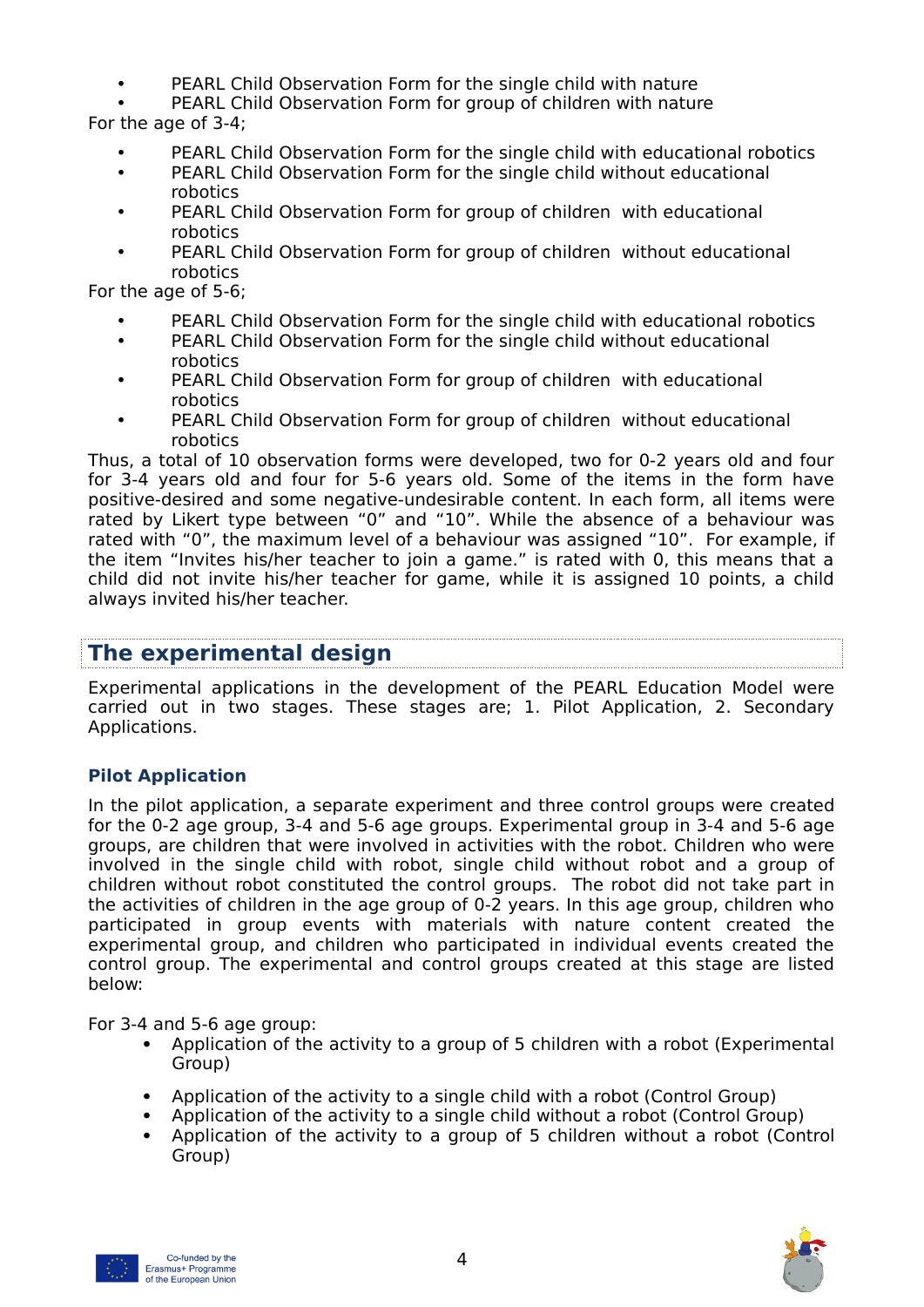For 0-2 age group:

- Application of the activity to a group of 5 children with natural materials (Experimental Group)
- Application of the activity to a child with natural materials (Control Group)

During the pilot application phase, the activities were applied twice a day apart.

## <span id="page-4-4"></span>**Second Application**

In the second application phase after the pilot application is completed, experimental and control groups were established in the countries of the project partners for the 0- 2, 3-4 and 5-6 age groups. These groups are:

For 3-4 and 5-6 age group:

- Application of the activity to a group of 5 children with a robot (Experimental Group)
- Application of the activity to a group of 5 children without a robot (Control Group)

For 0-2 age group:

Application of the event to a group of 5 children with natural materials.

In the second application phase, unlike the pilot application, activities were applied to children in the experimental and control group once, with intra-group role assignments.

## <span id="page-4-3"></span>**Application of the Activities**

The activities prepared under the PEARL Education Model are first translated into each country's own language. In the first phase, Robot Doc was provided to the schools where the pilot application would be applied and the practitioner teachers at the schools were given an online training and informed about the activities and the implementations. Then the teachers applied the activities with the children. While the activities were being applied, video recordings were taken. In each of the partner countries, two field experts have been identified to fill out the observation forms. The field experts then watched video recordings of the activities applied in their country and filled out observation forms.

The second phase also took place with schools volunteering to participate in the project. Activities suitable for the experimental groups of the second phase were again explained to the teachers with an online training meetings.

# <span id="page-4-2"></span>**Analysis of the Findings**

## <span id="page-4-1"></span>**Pilot Study Findings**

In this section, the results of the Project's pilot implementation for the 0-2 year old single child, 0-2 year old children in group, 3-4 year old single child, 3-4 year old children in group, 5-6 year old single child and 5-6 year old children in group are presented, respectively.

## <span id="page-4-0"></span>**0-2 Year Old Single Child**

This section includes the table related to the child observation form item scores obtained by the single children aged 0-2 in the first administration carried out under the project named PEARL "Emotional Empathic Proximal Learning-Educational Environment, coded 2018-1-IT02-KA201-048515. In addition, the graphics related to the distribution of the scores obtained by the single children aged 0-2 from each of the



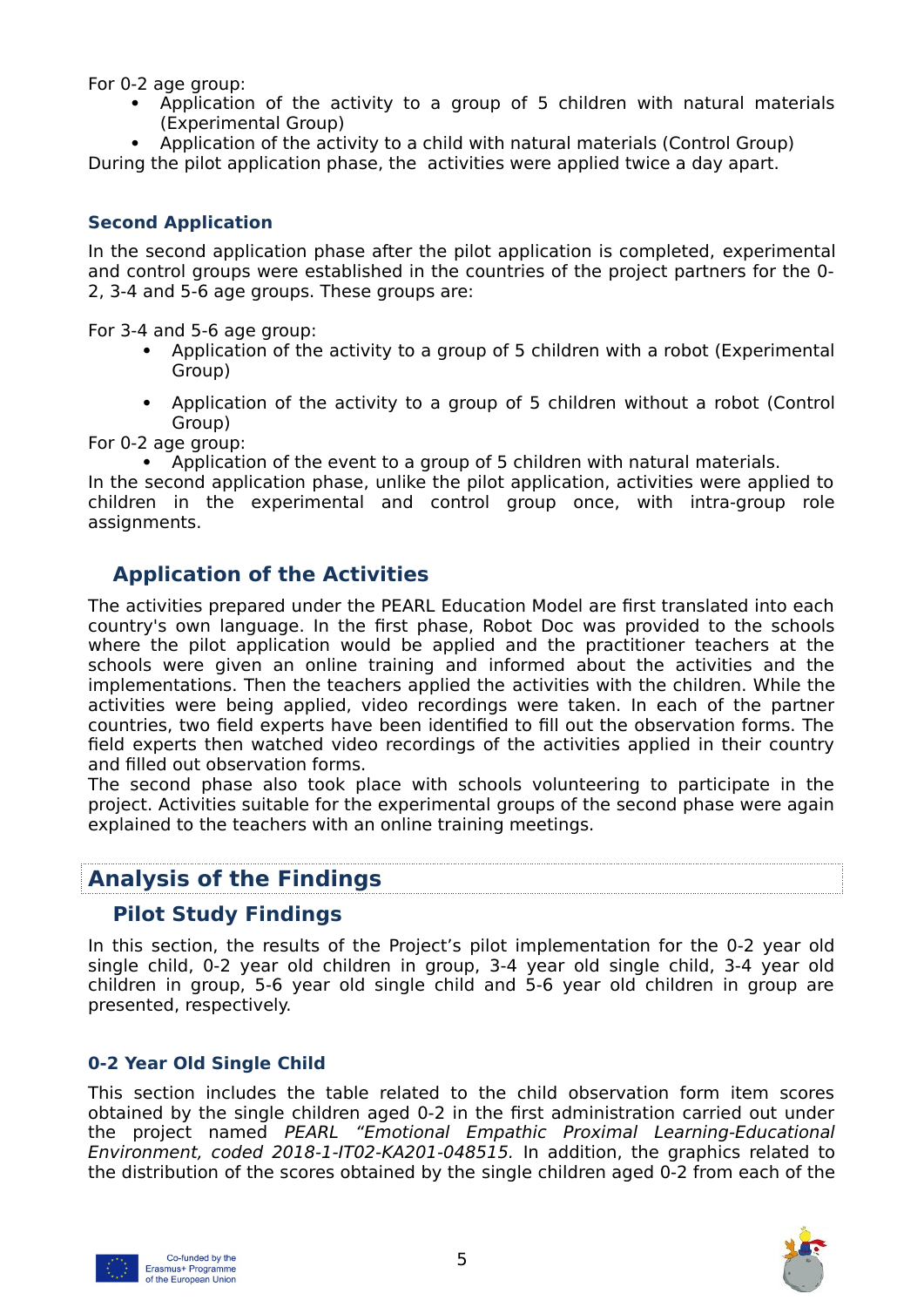child observation form items by countries are presented. In the pilot study, the same activity was watched by two different observers from the video recording, and Child Observation Forms were filled in. Mean score was obtained by averaging out the observation form scores filled in by each observer and is provided in tables and graphics as the mean score.

|                                                                                                                                          | <u>kaly</u> | <u>.ithuania</u> | <b>Total</b> |
|------------------------------------------------------------------------------------------------------------------------------------------|-------------|------------------|--------------|
|                                                                                                                                          | Mean        | Mean             | Mean         |
| He/she asks the teacher's help when having difficulty during<br>the activity                                                             | 1,00        | 0,00             | ,50          |
| He/she gets angry when failed                                                                                                            | 0,00        | 0,00             | 0,00         |
| He/she loses interest in the activity when failed                                                                                        | 6,00        | 0,00             | 3,00         |
| He/she gets excited when confronting a new thing during the<br>activity                                                                  | 3,00        | 0,00             | 1,50         |
| He/she shows that he/she enjoys the activity                                                                                             | 4,00        | 5,00             | 4,50         |
| He/she invites teacher to participate in the game                                                                                        | 10,00       | 0,00             | 5,00         |
| He/she imitates the teacher during the activity                                                                                          | 7,50        | 3,50             | 5,50         |
| He/she finishes the activity happily                                                                                                     | 4,50        | 8,50             | 6,50         |
| He/she cries when having difficulty during the activity                                                                                  | 0,00        | 0,00             | 0,00         |
| He/she expresses positive/negative feelings about nature and<br>living creatures with a gesture, facial expression, and tone of<br>voice | 3,50        | 9,00             | 6,25         |
| He/she focuses on nature's materials used in the activity                                                                                | 4,00        | 10,00            | 7,00         |
| He/she enjoys using nature's material used in the activity                                                                               | 5,00        | 10,00            | 7,50         |
| He/she gets excited towards nature's materials used in the<br>activity                                                                   | 3,50        | 0,00             | 1,75         |
| He/she creates new games with nature's materials used in<br>the activity (mud houses, bird's nests from a tree branch)                   | 5,00        | 0,00             | 2,50         |
| He/she is interested in the materials used in the activity                                                                               | 3,50        | 10,00            | 6,75         |
| He/she enjoys playing with the materials used in the activity                                                                            | 4,50        | 10,00            | 7,25         |
| <b>Item total mean scores</b>                                                                                                            | 4,06        | 4,13             | 4,09         |

**Table 1 – Distribution of the child observation form item mean scores of the single children aged 0-2 by countries**

# <span id="page-5-0"></span>**0-2 Year Old Children in Group**

This section includes the table related to the child observation form item scores obtained by the children aged 0-2 in the first administration carried out under the project named PEARL "Emotional Empathic Proximal Learning-Educational Environment, coded 2018-1-IT02-KA201-048515. In addition, the graphics related to the distribution of scores obtained by the children aged 0-2 from each of the child observation form items by countries are presented. In the pilot study, the same activity was watched by two different observers from the video recording, and Child Observation Forms were filled in. Mean score was obtained by averaging out the observation form scores filled in by each observer and is provided in tables and graphics as the mean score.



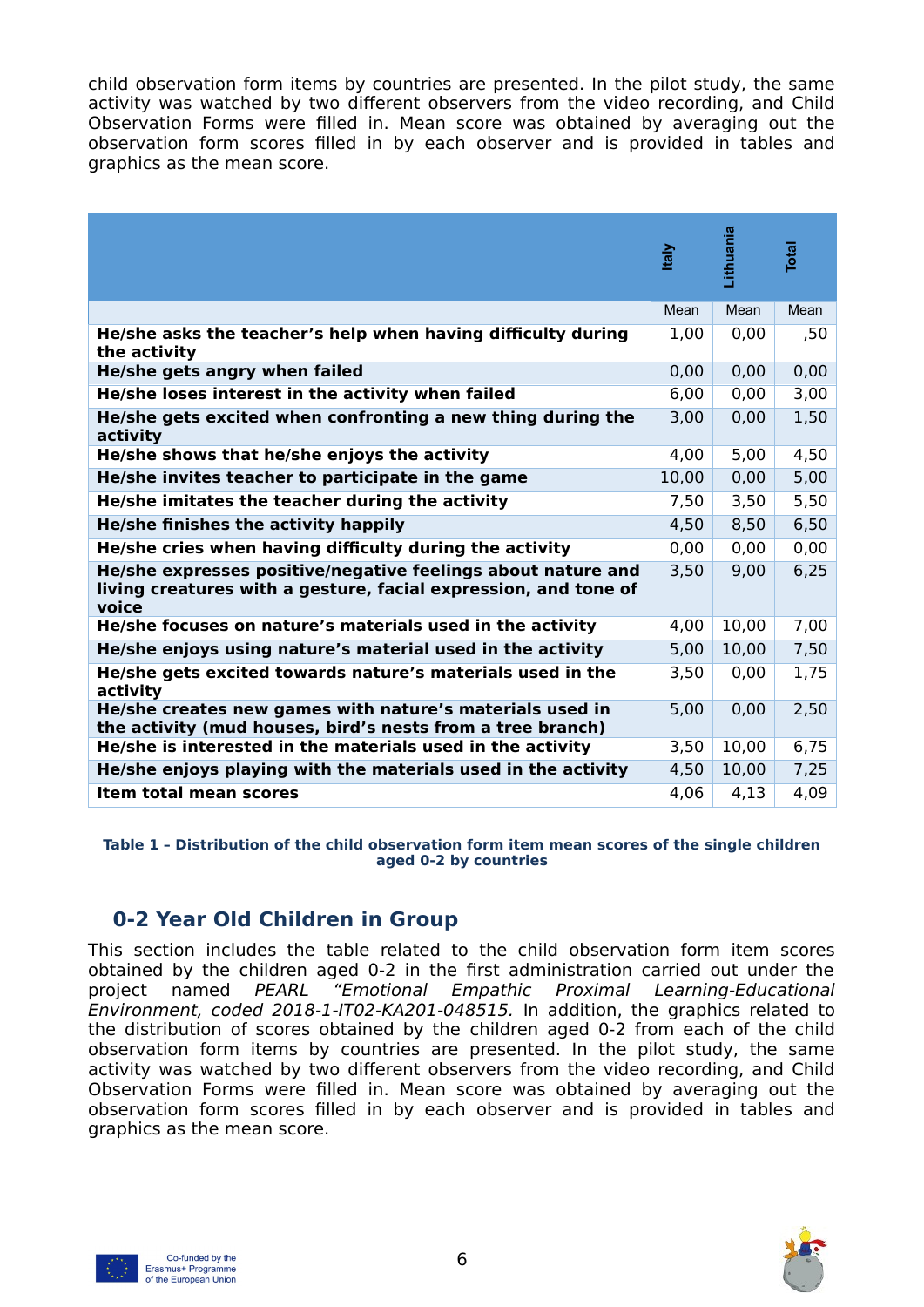|                                                                                                                                                      |             | Lithuania |              |
|------------------------------------------------------------------------------------------------------------------------------------------------------|-------------|-----------|--------------|
|                                                                                                                                                      | <b>taly</b> |           | <b>Total</b> |
|                                                                                                                                                      | Mean        | Mean      | Mean         |
| He/she asks the teacher's help when having difficulty<br>during the activity                                                                         | ,40         | 0,00      | ,20          |
| He/she gets angry when failed                                                                                                                        | ,30         | 0,00      | ,15          |
| He/she loses interest in the activity when failed                                                                                                    | 1,00        | 0,00      | ,50          |
| He/she gets excited when confronting a new<br>thing<br>during the activity                                                                           | 4,90        | ,90       | 2,90         |
| He/she is happy in group work                                                                                                                        | 2,40        | 3,50      | 2,95         |
| He/she shows that he/she enjoys the activity                                                                                                         | 5,30        | 7,40      | 6,35         |
| He/she invites teacher to participate in the game                                                                                                    | ,60         | 0,00      | ,30          |
| He/she imitates the teacher during the activity                                                                                                      | 2,80        | 6,10      | 4,45         |
| He/she finishes the activity happily                                                                                                                 | 5,30        | 2,80      | 4,05         |
| He/she cries when having difficulty during the activity                                                                                              | 0,00        | 0,00      | 0,00         |
| positive/negative<br>expresses<br>feelings<br>about<br>He/she<br>nature and living creatures with a gesture, facial<br>expression, and tone of voice | 5,10        | 5,30      | 5,20         |
| He/she focuses on nature's<br>materials<br>used<br>in the<br>activity                                                                                | 6,30        | 7,00      | 6,65         |
| enjoys using nature's material used<br>in the<br>He/she<br>activity                                                                                  | 6,80        | 5,90      | 6,35         |
| He/she gets excited towards nature's materials used in<br>the activity                                                                               | 6, 10       | 3,60      | 4,85         |
| He/she creates new games with nature's materials used<br>in the activity (mud houses, bird's nests from a tree<br>branch)                            | 5,30        | 6,10      | 5,70         |
| He/she is interested in the materials used in the activity                                                                                           | 6,60        | 5,90      | 6,25         |
| He/she enjoys playing with the materials used in the<br>activity                                                                                     | 6,70        | 7,00      | 6,85         |
| others'<br>positive/negative<br>He/she<br>feelings<br>expresses<br>with a gesture, facial expression, and tone of voice                              | 5,90        | 4,50      | 5,20         |
| He/she performs his/her role in group work                                                                                                           | ,50         | 3,10      | 1,80         |
| He/she gets angry when he/she cannot fulfill his role in<br>the group                                                                                | 0,00        | 0,00      | 0,00         |
| He/she has difficulty communicating with the children in<br>the group at the activity                                                                | 6,80        | 0,00      | 3,40         |
| He/she angers his friends because of his misbehavior in<br>the group                                                                                 | 2,50        | ,50       | 1,50         |
| He/she plays together with classmates                                                                                                                | 1,60        | 2,10      | 1,85         |
| He/she observes classmates during the activity                                                                                                       | 2,30        | 6,70      | 4,50         |
| He/she communicates positively with the children in the<br>group at the activity                                                                     | 2,50        | ,90       | 1,70         |
| He/she shares toys during the activity                                                                                                               | 1,80        | 2,00      | 1,90         |
| He/she collaborates with friends in the group                                                                                                        | 2,10        | 2,20      | 2,15         |
| Total mean score of the items                                                                                                                        | 3,40        | 3,09      | 3,25         |

**Table 2 – Distribution of the child observation form item mean scores of the children aged 0-2 by countries**



观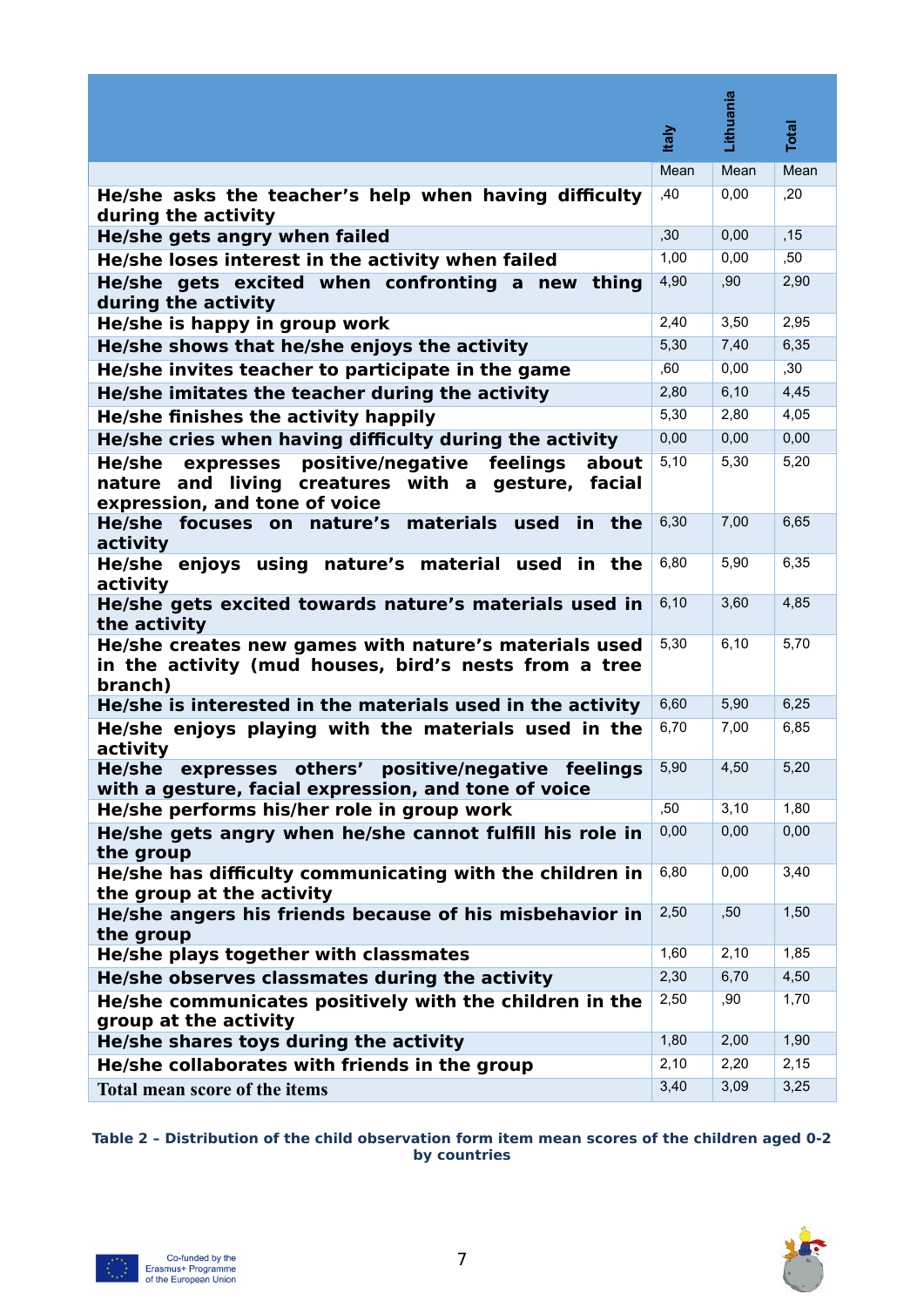## <span id="page-7-0"></span>**3-4 Year Old Single Child**

This section includes a table that contains the item score averages of the child observation forms of single children aged 3-4 years in the first application conducted<br>as part of the PEARL "Emotional Empathic Proximal Learning-Educational as part of the PEARL "Emotional Empathic Proximal Learning-Educational Environment project and coded 2018-1-IT02-KA201-048515. Graphs were also shown presenting the country distribution of average scores obtained by 3–4-year-old single children from each of the Child Observation Form items. In the Pilot application, applications were performed on different days with the same activities and were monitored by two separate observers using video recording and Child Observation forms. An average score was calculated by averaging the scores of two (four) observation forms completed by each observer for two separate applications, and it was presented in tables and graphs as a single child score.

|                                                                                                                                                     | <b>Italy</b>        |                        | Lithuania        |                        | Spain            |                               | Turkey           |                               | <b>Total</b>     |                                     |
|-----------------------------------------------------------------------------------------------------------------------------------------------------|---------------------|------------------------|------------------|------------------------|------------------|-------------------------------|------------------|-------------------------------|------------------|-------------------------------------|
|                                                                                                                                                     | Group With Robot    | Group Without<br>Robot | Group With Robot | Group Without<br>Robot | Group With Robot | <b>Group Without</b><br>Robot | Group With Robot | <b>Group Without</b><br>Robot | Group With Robot | <mark>Group Without</mark><br>Robot |
|                                                                                                                                                     | Mean                | Mean                   | Mean             | Mean                   | Mean             | Mean                          | Mean             | Mean                          | Mean             | Mean                                |
| He/she is willing to participate<br>in the activities                                                                                               | 8,50                | 1,50                   | 9,50             | 10,0<br>0              | 6,50             | 8,00                          | 8,00             | 7,00                          | 8,33             | 7,25                                |
| He/she is anxious when<br>starting the activity                                                                                                     | 6,00                | 10,0<br>0              | 4,50             | 0,00                   | 2,00             | 4,50                          | 2,25             | 2,25                          | 3,58             | 3,17                                |
| He/she does not lose interest<br>during the activity                                                                                                | 10,0<br>$\mathbf 0$ | 4,00                   | 10,0<br>$\Omega$ | 10,0<br>0              | 7,50             | 9,00                          | 8,75             | 7,00                          | 9,17             | 7,83                                |
| He/she has difficulties to follow<br>teacher's directions                                                                                           | 4,50                | 10,0<br>0              | 1,25             | 4,00                   | 1,50             | ,50                           | ,50              | ,50                           | 1,58             | 3,25                                |
| He/she endeavors to carry on<br>the activity                                                                                                        | 5,50                | 1,00                   | 8,25             | 8,25                   | 8,00             | 9,00                          | 8,75             | 8,00                          | 7,92             | 7,08                                |
| He/she wants to quit the<br>activity when confronts a<br>difficulty during the activity                                                             | ,50                 | 5,00                   | 0,00             | 0,00                   | 1,50             | ,50                           | ,50              | ,50                           | ,50              | 1,08                                |
| He/she is willing to deal with<br>the difficulty confronting<br>during the activity                                                                 | 3,50                | 0,00                   | 5,00             | 7,00                   | 4,00             | 8,50                          | 6,25             | 5,75                          | 5,00             | 5,67                                |
| <b>He/she becomes upset when</b><br>having difficulty during the<br>activity                                                                        | 3,00                | 0,00                   | 0,00             | ,75                    | 2,00             | 3,50                          | 2,00             | 1,75                          | 1,50             | 1,42                                |
| He/she becomes happy when<br>dealt with difficulty during the<br>activity                                                                           | 5,00                | 0,00                   | 8,75             | 9,00                   | 2,00             | 8,00                          | 2,75             | ,75                           | 5,00             | 4,58                                |
| He/she expresses negative<br>feelings with a gesture, facial<br>expression, and tone of voice<br>when confronts a difficulty<br>during the activity | 5,50                | 9,00                   | 8,75             | 0,00                   | 5,00             | 1,00                          | 3,00             | 2,25                          | 5,67             | 2,42                                |
| He/she gets angry when having<br>difficulty during the activity                                                                                     | 3,50                | 0,00                   | 0,00             | 0.00                   | 1,00             | ,50                           | 0,00             | ,25                           | ,75              | ,17                                 |
| He/she becomes happy after<br>completing the activity                                                                                               | 5,50                | 0,00                   | 8,50             | 8,50                   | 4,00             | 9,50                          | 5,00             | 2,25                          | 6,08             | 5,17                                |
| <b>He/she expresses positive</b><br>feelings with a gesture, facial<br>expression, and tone of voice<br>when feels happy during the<br>activity     | 6,50                | 0,00                   | 8,75             | 8,50                   | 4,00             | 5,00                          | 3,75             | 5,25                          | 5,92             | 5,42                                |
| He/she asks for others' help<br>when having difficulty during<br>the activity                                                                       | 5,50                | 10,0<br>0              | 9.00             | 0,00                   | 1,50             | 3,00                          | 4,50             | 3,50                          | 5,67             | 3,33                                |
| He/she is willing to experience                                                                                                                     | 8,00                | 0,00                   | 5,00             | 3,75                   | 6,00             | 9,50                          | 8,25             | 4,00                          | 6,75             | 4,17                                |

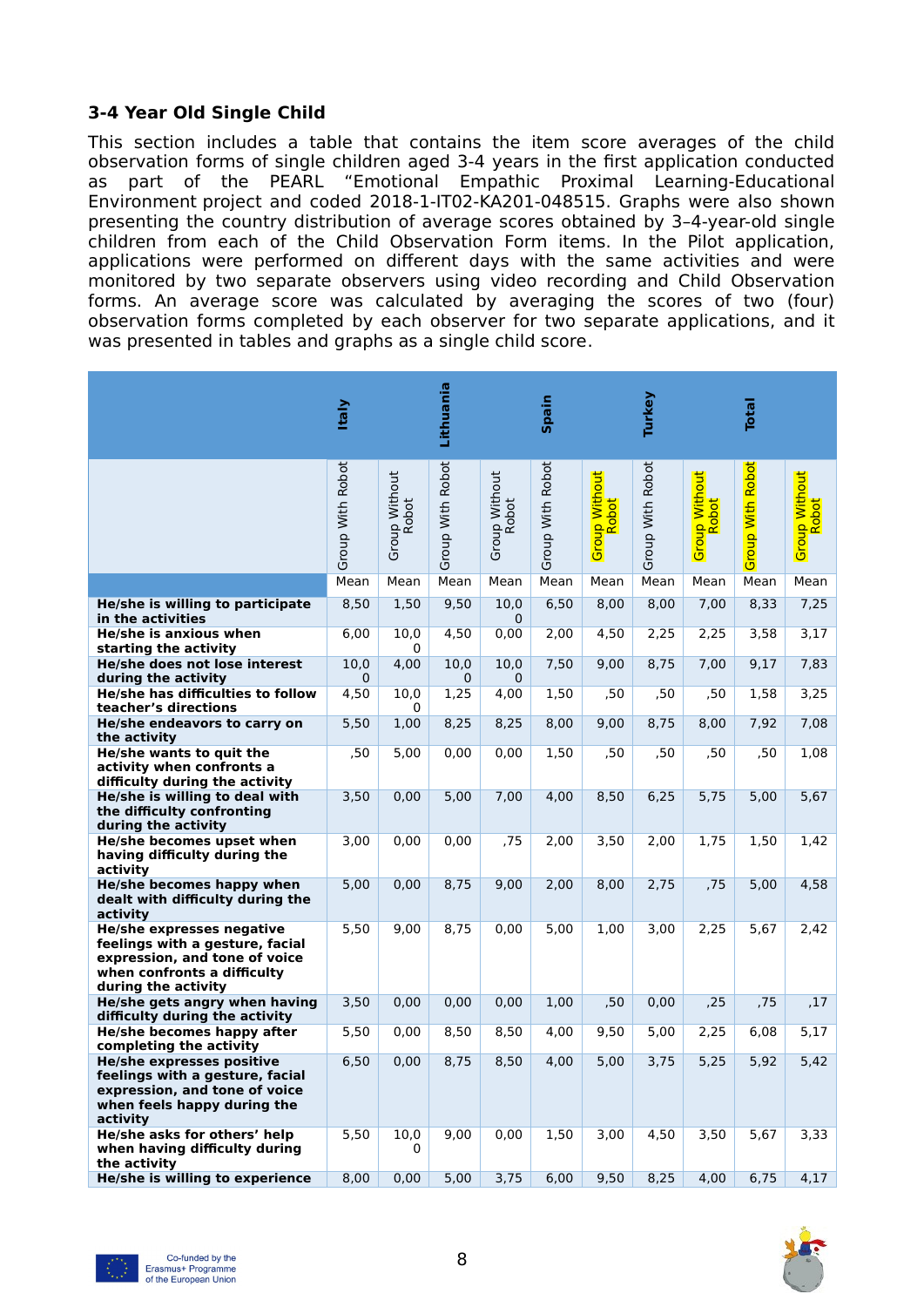| new activities                                                                                  |           |      |      |      |      |      |      |      |      |      |
|-------------------------------------------------------------------------------------------------|-----------|------|------|------|------|------|------|------|------|------|
| He/she shows willingness to<br>complete the activity                                            | 9,00      | 0,00 | 8,75 | 9,50 | 7,00 | 9.50 | 8,75 | 6,50 | 8,50 | 6,92 |
| He/she gets angry when<br>making a mistake                                                      | 3,50      | 0,00 | 0,00 | 0,00 | ,50  | ,50  | 0,00 | ,25  | .67  | ,17  |
| He/she smiles often during the<br>activity                                                      | 2,00      | 0,00 | 5,75 | 5,25 | 1,50 | 8,50 | 2,00 | 2,75 | 3,17 | 4,08 |
| He/she gets excited when<br>produces new ideas or things<br>during the activity                 | 4,50      | 0,00 | 6,00 | 5,50 | 1,50 | 7,50 | 3,50 | ,25  | 4,17 | 3,17 |
| He/she shows sadness when<br>making a mistake                                                   | 2,00      | 2,50 | 1,75 | 0,00 | 1,50 | 2.00 | 2,00 | ,25  | 1,83 | .83  |
| He/she leaves the game when<br>gets angry                                                       | 0,00      | 0,00 | 0,00 | 0,00 | ,50  | 0,00 | 0,00 | .25  | ,08  | 08   |
| He/she shows courage when<br>starting a new activity                                            | 7,00      | 5,00 | 5,75 | 7,00 | 7,50 | 9,00 | 5,00 | 7,00 | 6,00 | 7,00 |
| He/she practices willingly the<br>roles given during the activity                               | 5.00      | 0.00 | 0.00 | 0.00 | 0.00 | 0.00 | 9,00 | 8.75 | 3.83 | 2,92 |
| He/she tries different ways to<br>solve the issue when having<br>difficulty during the activity | 10,0<br>O | 0.00 | 8.25 | 6.00 | 7.00 | 8.50 | 6.00 | 1.75 | 7,58 | 4,00 |

|                                                                                      | <b>Italy</b>        |                                      | Lithuania           |                        | Spain               |                                     | Turkey                     |                                      | <b>Total</b>                      |                               |
|--------------------------------------------------------------------------------------|---------------------|--------------------------------------|---------------------|------------------------|---------------------|-------------------------------------|----------------------------|--------------------------------------|-----------------------------------|-------------------------------|
|                                                                                      | Group With<br>Robot | <b>Group Without</b><br><b>Robot</b> | Group With<br>Robot | Group Without<br>Robot | Group With<br>Robot | <mark>Group Without</mark><br>Robot | <b>Group With</b><br>Robot | <b>Group Without</b><br><b>Robot</b> | <b>Group With</b><br><b>Robot</b> | <b>Group Without</b><br>Robot |
|                                                                                      | Mean                | Mean                                 | Mean                | Mean                   | Mean                | Mean                                | Mean                       | Mean                                 | Mean                              | Mean                          |
| <b>He/she becomes anxious</b><br>when confronts a difficulty                         | 5,00                | 10,0<br>$\Omega$                     | 3.00                | 0.00                   | 7,50                | 4.00                                | 2,00                       | 1,25                                 | 3,75                              | 2,75                          |
| He/she focuses on the<br>materials (robot) used in the<br>activity                   | 10,0<br>0           |                                      | 8,25                |                        | 8,00                |                                     | 9,25                       |                                      | 8,83                              |                               |
| He/she enjoys using<br>materials (robot) used in the<br>activity.                    | 8,00                |                                      | 7,25                |                        | 6,50                |                                     | 9,25                       |                                      | 7,92                              |                               |
| He/she gets excited with the<br>material (robot) used in the<br>activity             | 6,50                |                                      | 5,25                |                        | 3,00                |                                     | 7,75                       |                                      | 5,92                              |                               |
| He/she creates new games<br>with the material (robot)<br>used in the activity        | 3,00                |                                      | 0,00                |                        | 1,00                |                                     | 2,50                       |                                      | 1,50                              |                               |
| He/she excitedly shares with<br>the teacher experiences<br>he/she had with the robot | 3,00                |                                      | 7,75                |                        | 4,50                |                                     | 2,50                       |                                      | 4.67                              |                               |
| Total score average of the<br>items                                                  | 5,32                | 2,72                                 | 5,17                | 4,12                   | 3,80                | 5,18                                | 4,46                       | 3,20                                 | 4,73                              | 3,76                          |

#### **Table 3– Distribution of average child observation form item scores of 3-4 year old single children by country**

#### <span id="page-8-0"></span>**3-4 Year Old Children in Group**

This section includes a table that contains the item point averages of the child observation forms of children in 3-4 age group in the first application conducted as part of the PEARL "Emotional Empathic Proximal Learning-Educational Environment project and coded 2018-1-IT02-KA201-048515. Graphs were also shown presenting the country distribution of average scores obtained by 3–4-year-old age group children from each of the Child Observation Form items. In the Pilot application, applications were performed on different days with the same activities and were monitored by two





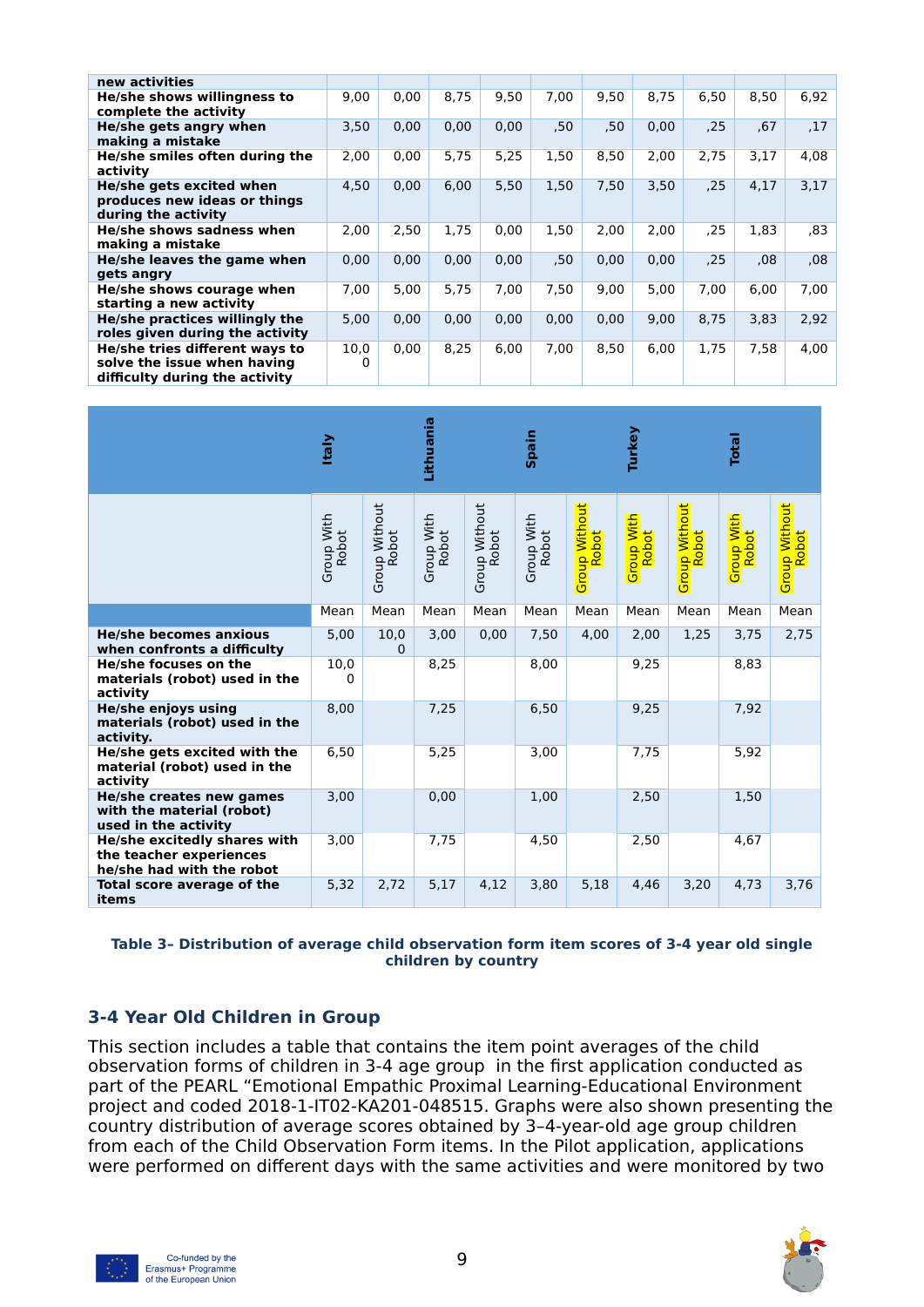separate observers using video recording and Child Observation Forms. An average score was calculated by averaging the scores of two (four) observation forms completed by each observer for two separate applications, and it was presented in tables and graphs as group child scores.

|                                                                                             | <b>Italy</b>        |                        | Lithuani<br>$\sigma$ |                        | Spain               |                        | Turkey              |                                     | <b>Total</b>               |                        |
|---------------------------------------------------------------------------------------------|---------------------|------------------------|----------------------|------------------------|---------------------|------------------------|---------------------|-------------------------------------|----------------------------|------------------------|
|                                                                                             | Group With<br>Robot | Group Without<br>Robot | Group With<br>Robot  | Group Without<br>Robot | Group With<br>Robot | Group Without<br>Robot | Group with<br>Robot | <mark>Group Without</mark><br>Robot | Group with<br><b>Robot</b> | Group Without<br>Robot |
|                                                                                             | Mean                | Mean                   | Mean                 | Mean                   | Mean                | Mean                   | Mean                | Mean                                | Mean                       | Mean                   |
| He/she is willing to<br>participate in the activities                                       | 7,35                | 2,85                   | 9,50                 | 8,60                   | 8,50                | 8,05                   | 9,00                | 6,35                                | 8,59                       | 6,46                   |
| He/she is anxious when                                                                      | 3,55                | 2,80                   | 0,00                 | ,50                    | 5,90                | 6,30                   | 1,35                | ,55                                 | 2,70                       | 2,54                   |
| starting the activity<br>He/she does not lose                                               | 5,90                | 1,25                   | 9,55                 | 7,35                   | 8,85                | 8,45                   | 8,75                | 7,40                                | 8,26                       | 6,11                   |
| interest during the activity                                                                |                     |                        |                      |                        |                     |                        |                     |                                     |                            |                        |
| He/she has difficulties to                                                                  | 6,55                | 6,65                   | ,90                  | 2,70                   | 1,45                | 2,30                   | 2,45                | 1,50                                | 2,84                       | 3,29                   |
| follow teacher's directions<br>He/she endeavors to carry                                    | 7,75                | 2,70                   | 9,30                 | 6,80                   | 7,75                | 8,40                   | 9,05                | 7,40                                | 8,46                       | 6,33                   |
| on the activity                                                                             |                     |                        |                      |                        |                     |                        |                     |                                     |                            |                        |
| He/she wants to quit the<br>activity when confronts a                                       | 3,35                | 4,00                   | 0,00                 | ,50                    | ,70                 | ,95                    | 1,60                | ,40                                 | 1,41                       | 1,46                   |
| difficulty during the activity                                                              |                     |                        |                      |                        |                     |                        |                     |                                     |                            |                        |
| He/she is willing to deal with<br>the difficulty confronting                                | 4,80                | ,90                    | 8,95                 | 4,95                   | 6,80                | 5,95                   | 6,70                | 2,35                                | 6,81                       | 3,54                   |
| during the activity<br>He/she becomes upset when                                            | 2,40                | ,35                    | ,25                  | ,55                    | 2,95                | 2,15                   | ,40                 | ,25                                 | 1,50                       | ,83                    |
| having difficulty during the                                                                |                     |                        |                      |                        |                     |                        |                     |                                     |                            |                        |
| activity<br><b>He/she becomes happy</b>                                                     | 3,50                | 1,40                   | 9,95                 | 7,90                   | 7,00                | 5,00                   | 7,10                | 2,40                                | 6,89                       | 4,18                   |
| when dealt with difficulty<br>during the activity                                           |                     |                        |                      |                        |                     |                        |                     |                                     |                            |                        |
| <b>He/she expresses negative</b><br>feelings with a gesture,<br>facial expression, and tone | 5,30                | 1,20                   | 2,00                 | 1,45                   | 1,75                | 2,35                   | 2,35                | ,75                                 | 2,85                       | 1,44                   |
| of voice when confronts a<br>difficulty during the activity                                 |                     |                        |                      |                        |                     |                        |                     |                                     |                            |                        |
| He/she gets angry when<br>having difficulty during the<br>activity                          | 2,10                | ,25                    | 0,00                 | ,50                    | 2,50                | 2,65                   | , 30                | ,05                                 | 1,23                       | ,86                    |
| He/she becomes happy after<br>completing the activity                                       | 5,15                | 2,65                   | 9,50                 | 7,30                   | 8,65                | 8,40                   | 7,75                | 4,90                                | 7,76                       | 5,81                   |
| . He/she expresses positive<br>feelings with a gesture,                                     | 4,25                | 2,75                   | 9,80                 | 7,65                   | 8,20                | 7,00                   | 8,35                | 5,45                                | 7,65                       | 5,71                   |
| facial expression, and tone<br>of voice when feels happy<br>during the activity             |                     |                        |                      |                        |                     |                        |                     |                                     |                            |                        |
| He/she asks for others' help<br>when having difficulty<br>during the activity               | 3,75                | 1,15                   | 1,00                 | ,25                    | 4,50                | 3,50                   | 4,60                | ,90                                 | 3,46                       | 1,45                   |
| He/she is willing to<br>experience new activities                                           | 6,75                | 1,35                   | 9,35                 | 7,50                   | 9,25                | 9,00                   | 8,85                | 1,90                                | 8,55                       | 4,94                   |
| He/she shows willingness to                                                                 | 8,65                | 2,65                   | 9,35                 | 7,10                   | 8,45                | 7,45                   | 6,95                | 5,35                                | 8,35                       | 5,64                   |
| complete the activity<br>He/she gets angry when                                             | ,60                 | ,25                    | 0,00                 | ,25                    | 2,10                | 2,05                   | ,35                 | ,10                                 | ,76                        | ,66                    |
| making a mistake<br>He/she smiles often during                                              | 2,20                | 2,00                   | 7,85                 | 4,15                   | 8,55                | 5,25                   | 5,80                | 5,00                                | 6,10                       | 4,10                   |
| the activity<br>He/she gets excited when                                                    | 2,35                | 1,10                   | 7,35                 | 5,65                   | 4,85                | 3,40                   | 7,05                | ,15                                 | 5,40                       | 2,58                   |
| produces new ideas or<br>things during the activity                                         |                     |                        |                      |                        |                     |                        |                     |                                     |                            |                        |
| <b>He/she shows sadness when</b><br>making a mistake                                        | ,80                 | ,40                    | ,55                  | ,25                    | ,60                 | ,60                    | ,25                 | 0,00                                | ,55                        | ,31                    |

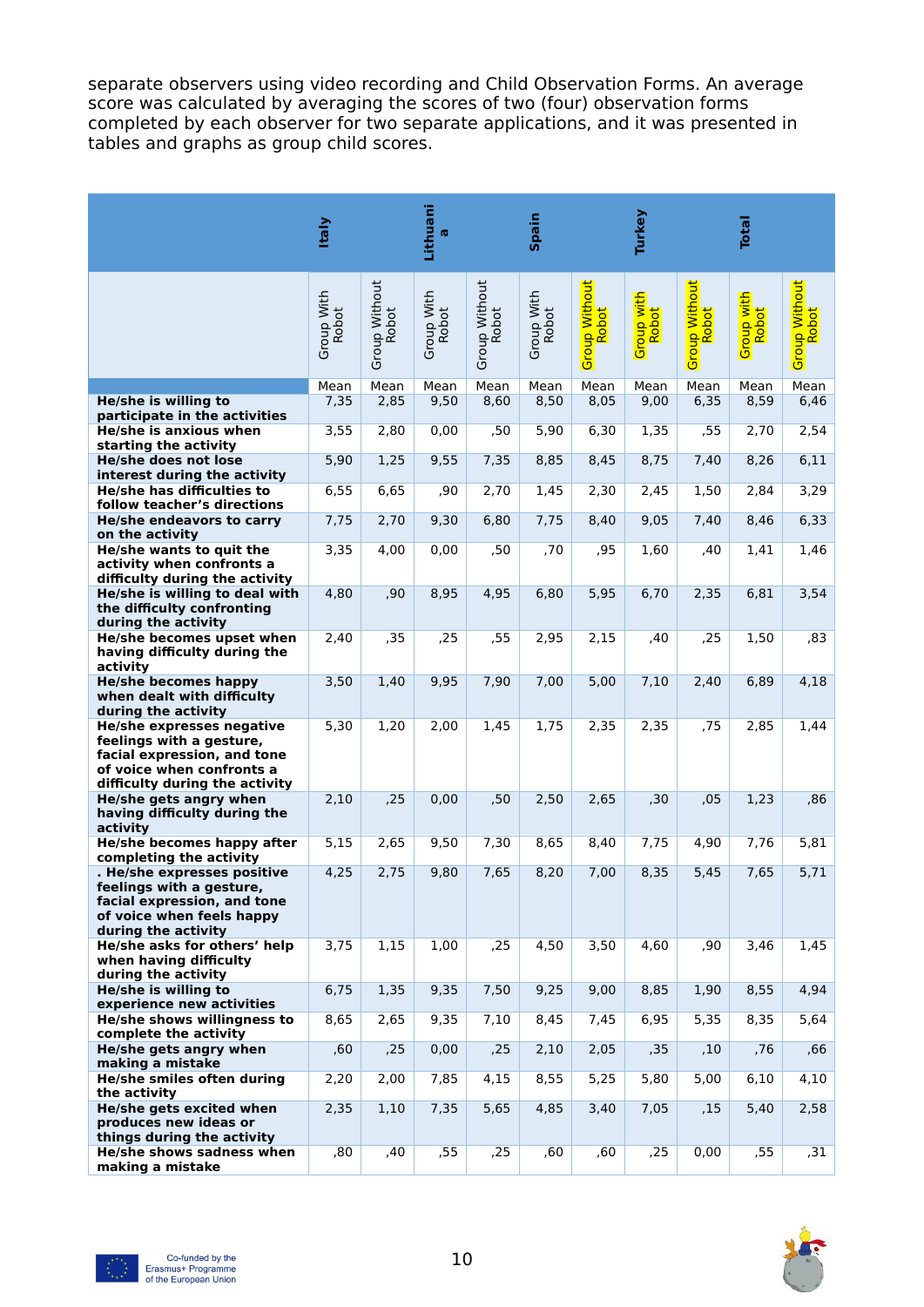| He/she leaves the game | 00 <sup>1</sup> | 0.00 | 40 |  | 40 | .66 | .89 |
|------------------------|-----------------|------|----|--|----|-----|-----|
| when gets angry        |                 |      |    |  |    |     |     |

|                                                                                                    | <b>Italy</b>        |                        | Lithuani<br><b>IQ</b> |                        | Spain               |                        | Turkey              |                        | <b>Total</b>        |                        |
|----------------------------------------------------------------------------------------------------|---------------------|------------------------|-----------------------|------------------------|---------------------|------------------------|---------------------|------------------------|---------------------|------------------------|
|                                                                                                    | Group With<br>Robot | Group Without<br>Robot | Group With<br>Robot   | Group Without<br>Robot | Group With<br>Robot | Group Without<br>Robot | Group With<br>Robot | Group Without<br>Robot | Group With<br>Robot | Group Without<br>Robot |
|                                                                                                    | Mean                | Mean                   | Mean                  | Mean                   | Mean                | Mean                   | Mean                | Mean                   | Mean                | Mean                   |
| He/she shows courage when<br>starting a new activity                                               | 4,50                | 1,40                   | 8,85                  | 7,55                   | 8,15                | 6,75                   | 9,20                | 2,00                   | 7,68                | 4,43                   |
| <b>He/she practices willingly</b><br>the roles given during the<br>activity                        | 3,40                | 2,45                   | 5,00                  | 6,35                   | 8,95                | 8,35                   | 9,30                | 7,20                   | 6,66                | 6,09                   |
| He/she tries different ways<br>to solve the issue when<br>having difficulty during the<br>activity | 2,55                | 1,40                   | 6,35                  | 5,40                   | 6,50                | 6,70                   | 7,25                | ,10                    | 5,66                | 3,40                   |
| <b>He/she becomes anxious</b><br>when confronts a difficulty                                       | 1,55                | 2,95                   | 0.00                  | 0.00                   | 4,25                | 4,50                   | .85                 | ,50                    | 1.66                | 1,99                   |
| He/she is happy in group<br>work                                                                   | 2,50                | 2,10                   | 9,65                  | 6,85                   | 9,10                | 7,75                   | 7,30                | 5.00                   | 7,14                | 5,43                   |
| He/she gets angry when<br>he/she cannot fulfill his role<br>in the group                           | 3,85                | ,25                    | ,20                   | 0,00                   | 3,75                | 2,65                   | ,70                 | ,05                    | 2,13                | ,74                    |
| <b>He/she angers his friends</b><br>because of his misbehavior<br>in the group                     | 4,00                | , 35                   | ,25                   | ,50                    | ,40                 | 1,10                   | 1,75                | 0,00                   | 1,60                | ,49                    |
| He/she focuses on the<br>materials (robot) used in the<br>activity                                 | 8,25                |                        | 9,30                  |                        | 8,30                |                        | 9,40                |                        | 8,81                |                        |
| <b>He/she enjoys using</b><br>materials (robot) used in the<br>activity                            | 8,85                |                        | 9,30                  |                        | 9,50                |                        | 9,45                |                        | 9,28                |                        |
| He/she gets excited with the<br>material (robot) used in the<br>activity                           | 6,90                |                        | 7,75                  |                        | 8,75                |                        | 9,35                |                        | 8,19                |                        |
| He/she creates new games<br>with the material (robot)<br>used in the activity                      | 2,70                |                        | 3,15                  |                        | 3,25                |                        | 6,55                |                        | 3,91                |                        |
| He/she excitedly shares with<br>the teacher experiences<br>he/she had with the robot               | .65                 |                        | 8,95                  |                        | 6,30                |                        | ,65                 |                        | 4,14                |                        |

#### **Table 4– Distribution of Child Observation Form item score averages of children in 3-4 age group by Country**

## <span id="page-10-0"></span>**5-6 Year Old Single Child**

This section includes the table related to the child observation form item mean scores obtained single children aged 5-6 obtained in the first administration carried out under the project named PEARL "Emotional Empathic Proximal Learning-Educational Environment, coded 2018-1-IT02-KA201-048515. In addition, the graphics related to the distribution of mean scores obtained by the single children aged 5-6 from each of the child observation form items by countries are presented. In pilot study, the administrations conducted by same activities but in different days were watched by two different observers from the video recording, and Child Observation Forms were filled in. Mean score was obtained by averaging out the scores of two observation



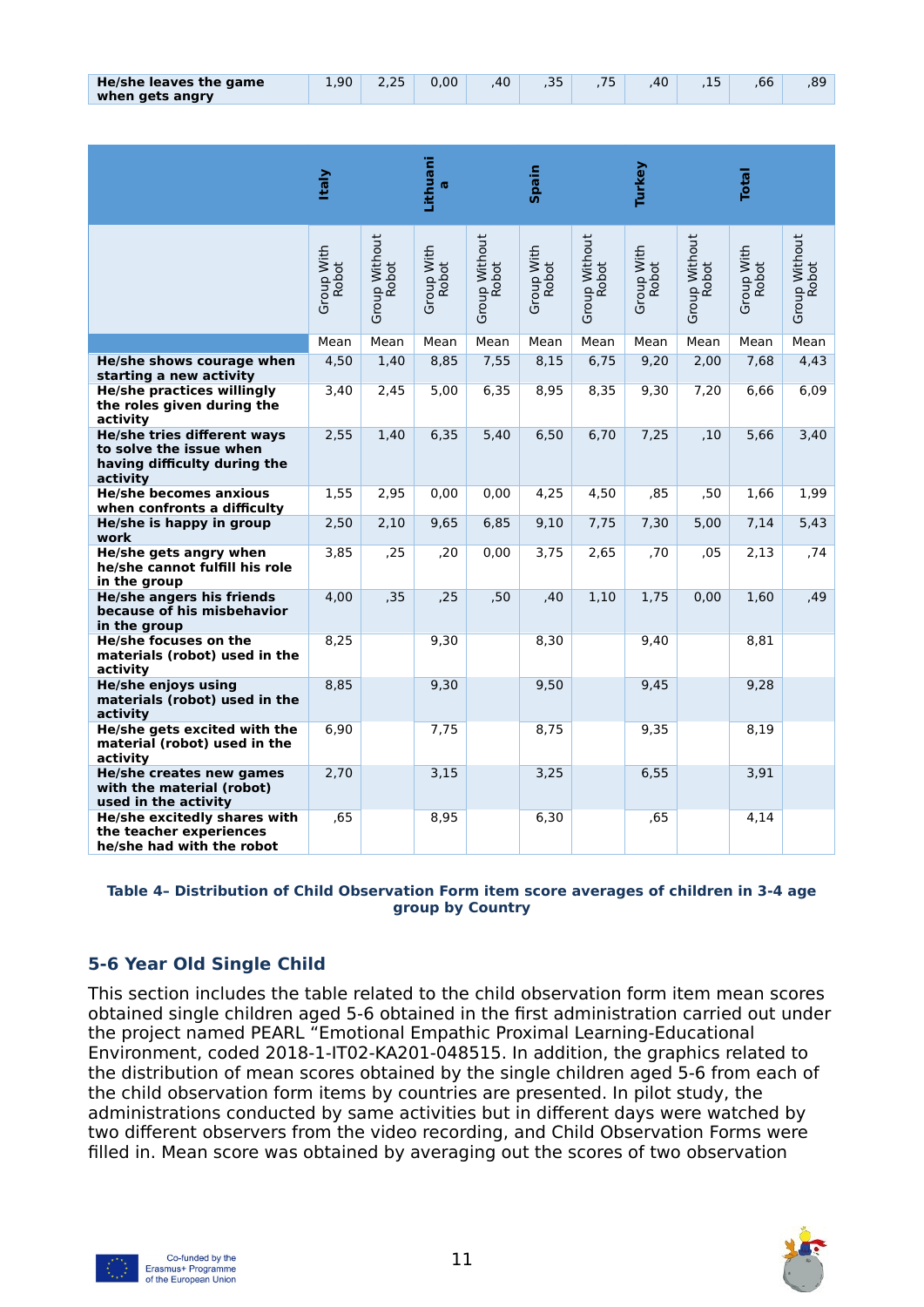forms (a total of four forms), filled in by each observer, for two administrations and is provided in tables and graphics as the mean score.

|                                                                  | <b>Italy</b>               |                               | Lithua<br>nia              |                               | <b>Spain</b>               |                               | Turkey                     |                               | <b>Total</b>               |                               |
|------------------------------------------------------------------|----------------------------|-------------------------------|----------------------------|-------------------------------|----------------------------|-------------------------------|----------------------------|-------------------------------|----------------------------|-------------------------------|
|                                                                  | Single Child<br>With Robot | Single Child<br>Without Robot | Single Child<br>With Robot | Without Robot<br>Single Child | Single Child<br>With Robot | Single Child<br>Without Robot | Single Child<br>With Robot | Without Robot<br>Single Child | Single Child<br>With Robot | Single Child<br>Without Robot |
|                                                                  | Mean                       | Mean                          | Mean                       | Mean                          | Mean                       | Mean                          | Mean                       | Mean                          | Mean                       | Mean                          |
| He/she is willing to<br>participate in the activities            | 5,50                       | 4,00                          | 10,00                      | 10,00                         | 9,00                       | 5,50                          | 7,25                       | 7,00                          | 8,17                       | 7,25                          |
| He/she is anxious when                                           | 4,00                       | 8,00                          | 0,00                       | 0,00                          | 4,00                       | 6,50                          | ,25                        | 3,50                          | 1,42                       | 3,58                          |
| starting the activity<br>He/she does not lose                    | 10,00                      | 5,00                          | 10,00                      | 10,00                         | 9,00                       | 4,50                          | 10,00                      | 4,75                          | 9,83                       | 6,50                          |
| interest during the activity                                     |                            |                               |                            |                               |                            |                               |                            |                               |                            |                               |
| He/she has difficulties to<br>follow teacher's directions        | 5,00                       | 9,00                          | 0,00                       | 0,00                          | ,50                        | 8,50                          | 2,75                       | 1,75                          | 1,83                       | 3,50                          |
| He/she endeavors to carry                                        | 2,50                       | 9,50                          | 10,00                      | 10,00                         | 8,00                       | 9,00                          | 9,25                       | 8,50                          | 8,17                       | 9,25                          |
| on the activity<br>He/she wants to quit the                      | 0,00                       | 5,50                          | 0,00                       | 0,00                          | ,50                        | 1,50                          | 0,00                       | ,75                           | ,08                        | 1,42                          |
| activity when confronts a                                        |                            |                               |                            |                               |                            |                               |                            |                               |                            |                               |
| difficulty during the activity<br>He/she is willing to deal with | 9,00                       | 7,00                          | 10,00                      | 9,50                          | 7,50                       | 1,00                          | 6,50                       | 5,00                          | 8,25                       | 6,17                          |
| the difficulty confronting                                       |                            |                               |                            |                               |                            |                               |                            |                               |                            |                               |
| during the activity<br>He/she becomes upset when                 | 0,00                       | 4,00                          | 0,00                       | 0,00                          | ,50                        | 7,00                          | 0,00                       | 4,00                          | ,08                        | 3,17                          |
| having difficulty during the                                     |                            |                               |                            |                               |                            |                               |                            |                               |                            |                               |
| activity<br><b>He/she becomes happy</b>                          | 7,00                       | 0,00                          | 8,25                       | 9,75                          | 3,50                       | 1,00                          | 4,50                       | 1,50                          | 6,00                       | 3,92                          |
| when dealt with difficulty                                       |                            |                               |                            |                               |                            |                               |                            |                               |                            |                               |
| during the activity<br>He/she expresses negative                 | 0,00                       | 9,50                          | 0,00                       | 0,00                          | 3,50                       | 7,00                          | ,50                        | 5,75                          | ,75                        | 4,67                          |
| feelings with a gesture,<br>facial expression, and tone          |                            |                               |                            |                               |                            |                               |                            |                               |                            |                               |
| of voice when confronts a                                        |                            |                               |                            |                               |                            |                               |                            |                               |                            |                               |
| difficulty during the activity<br>He/she gets angry when         | 0,00                       | 1,50                          | 0,00                       | 0,00                          | 4,00                       | 1,00                          | 0,00                       | ,50                           | ,67                        | ,58                           |
| having difficulty during the                                     |                            |                               |                            |                               |                            |                               |                            |                               |                            |                               |
| activity<br>He/she becomes happy after                           | 6,00                       | 0,00                          | 9,00                       | 10,00                         | 5,50                       | 4,00                          | 2,50                       | 1,25                          | 5,75                       | 4,42                          |
| completing the activity                                          |                            |                               |                            |                               |                            |                               |                            |                               |                            |                               |
| <b>He/she expresses positive</b><br>feelings with a gesture,     | 6,00                       | 2,50                          | 8,25                       | 10,00                         | 7,50                       | 1,50                          | 3,75                       | 4,50                          | 6,25                       | 5,50                          |
| facial expression, and tone<br>of voice when feels happy         |                            |                               |                            |                               |                            |                               |                            |                               |                            |                               |
| during the activity                                              |                            |                               |                            |                               |                            |                               |                            |                               |                            |                               |
| He/she asks for others' help<br>when having difficulty           | 0,00                       | 10,00                         | 4,50                       | 3,75                          | 7,50                       | 6,50                          | 5,75                       | ,50                           | 4,67                       | 4,17                          |
| during the activity                                              |                            |                               |                            |                               |                            |                               |                            |                               |                            |                               |
| He/she is willing to<br>experience new activities                | 6,50                       | 2,50                          | 9,50                       | 9,50                          | 4,50                       | 1,50                          | 7,75                       | 3,50                          | 7,58                       | 5,00                          |
| He/she shows willingness to                                      | 10,00                      | 8,50                          | 10,00                      | 10,00                         | 6,50                       | 3,00                          | 5,25                       | 2,50                          | 7,83                       | 6,08                          |
| complete the activity<br>He/she gets angry when                  | 0,00                       | 1,00                          | 5,00                       | 0,00                          | 4,00                       | ,50                           | 0,00                       | 0,00                          | 2,33                       | ,25                           |
| making a mistake                                                 |                            |                               |                            |                               |                            |                               |                            |                               |                            |                               |
| He/she smiles often during<br>the activity                       | 3,00                       | 0,00                          | 5,75                       | 6,75                          | 3,00                       | ,50                           | 5,25                       | 4,00                          | 4,67                       | 3,67                          |
| He/she gets excited when                                         | 1,00                       | 0,00                          | 6,50                       | 6,50                          | 2,00                       | 1,00                          | 3,25                       | 0,00                          | 3,75                       | 2,33                          |
| produces new ideas or<br>things during the activity              |                            |                               |                            |                               |                            |                               |                            |                               |                            |                               |
| He/she shows sadness when                                        | 0,00                       | 4,00                          | 0,00                       | 0,00                          | 5,00                       | 3,50                          | ,50                        | 3,00                          | 1,00                       | 2,25                          |
| making a mistake<br>He/she leaves the game                       | 0,00                       | 0,00                          | 0,00                       | 0,00                          | ,50                        | 1,00                          | 0,00                       | 0,00                          | ,08                        | ,17                           |
| when gets angry                                                  |                            |                               |                            |                               |                            |                               |                            |                               |                            |                               |

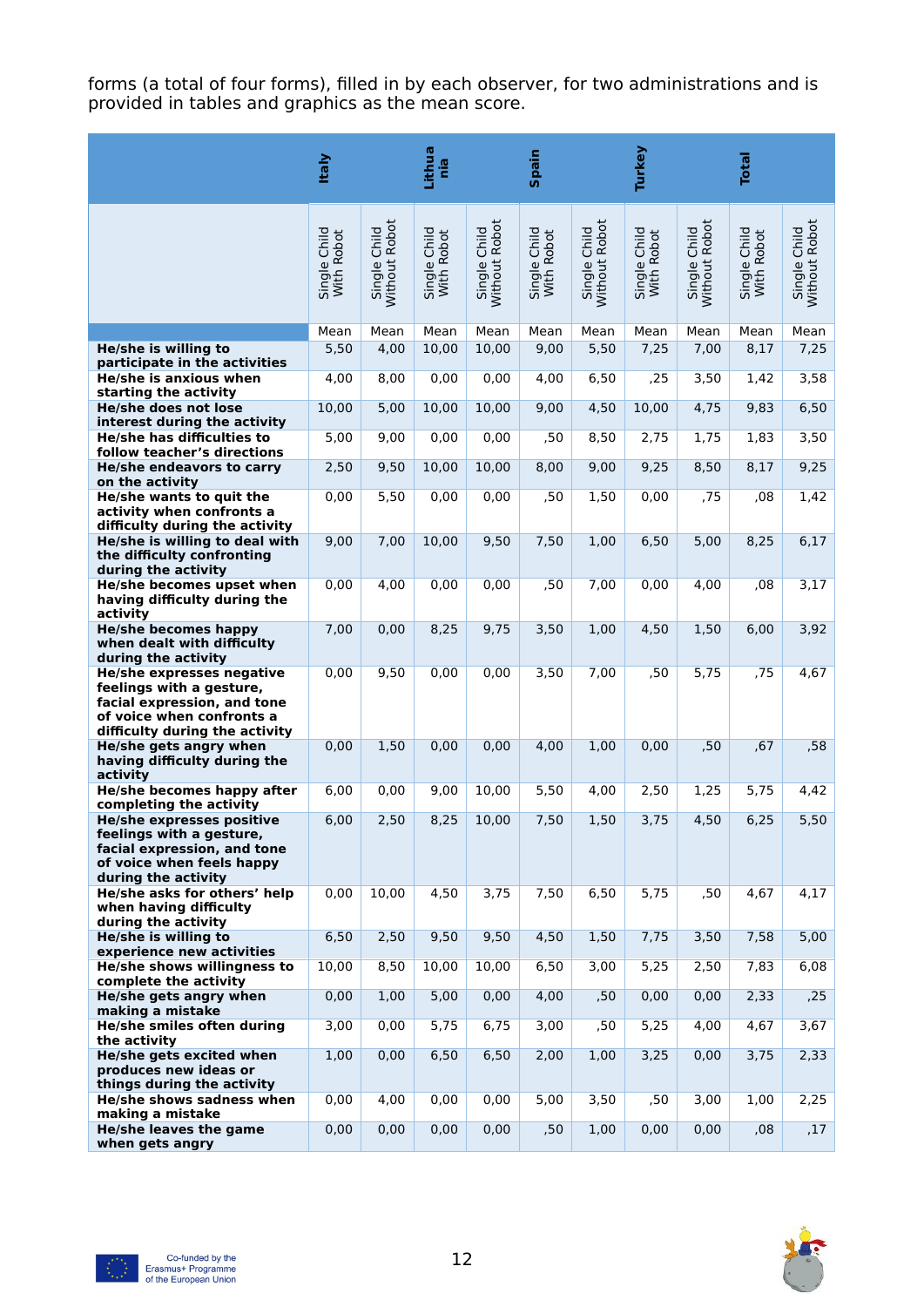|                                                                                                    | <b>Italy</b>               |                               | Lithua<br>ein              |                                    | Spain                      |                               | Turkey                     |                               | <b>Total</b>               |                               |
|----------------------------------------------------------------------------------------------------|----------------------------|-------------------------------|----------------------------|------------------------------------|----------------------------|-------------------------------|----------------------------|-------------------------------|----------------------------|-------------------------------|
|                                                                                                    | Single Child With<br>Robot | Single Child<br>Without Robot | Single Child With<br>Robot | Without Robot<br>Child<br>Single ( | Single Child With<br>Robot | Without Robot<br>Single Child | Single Child With<br>Robot | Without Robot<br>Single Child | Single Child With<br>Robot | Without Robot<br>Single Child |
|                                                                                                    | Mean                       | Mean                          | Mean                       | Mean                               | Mean                       | Mean                          | Mean                       | Mean                          | Mean                       | Mean                          |
| He/she shows courage when<br>starting a new activity                                               | 6,00                       | 3,50                          | 10,00                      | 9,25                               | 8,50                       | 7,00                          | 4,50                       | 4.00                          | 7,25                       | 6,17                          |
| <b>He/she practices willingly</b><br>the roles given during the<br>activity                        | 9,50                       | 6,00                          | 0,00                       | 0,00                               | 3,00                       | 0,00                          | 8,50                       | 7,75                          | 4,92                       | 3,58                          |
| He/she tries different ways<br>to solve the issue when<br>having difficulty during the<br>activity | 9,00                       | 6,50                          | 9,75                       | 9,25                               | 8,50                       | 6,50                          | 6,00                       | 7,75                          | 8,17                       | 7,83                          |
| <b>He/she becomes anxious</b><br>when confronts a difficulty                                       | 0,00                       | 8,50                          | 0,00                       | 0,00                               | 8,00                       | 9,00                          | ,50                        | 3,50                          | 1,50                       | 4,08                          |
| He/she focuses on the<br>materials (robot) used in the<br>activity                                 | 10,00                      |                               | 10,00                      |                                    | 8,50                       |                               | 4,75                       |                               | 8,00                       |                               |
| He/she enjoys using<br>materials (robot) used in the<br>activity                                   | 8,50                       |                               | 10,00                      |                                    | 9,50                       |                               | 8,75                       |                               | 9,25                       |                               |
| He/she gets excited with the<br>material (robot) used in the<br>activity                           | 5,50                       |                               | 7,25                       |                                    | 8,50                       |                               | 8,25                       |                               | 7,50                       |                               |
| He/she creates new games<br>with the material (robot)<br>used in the activity                      | 0,00                       |                               | 4,25                       |                                    | 7,00                       |                               | 0,00                       |                               | 2,58                       |                               |
| He/she excitedly shares with<br>the teacher experiences<br>he/she had with the robot               | 0,00                       |                               | 9,25                       |                                    | 7,00                       |                               | 2,50                       |                               | 5,08                       |                               |
| Total mean score of the<br>items                                                                   | 4,13                       | 4,64                          | 5,58                       | 4,97                               | 5,48                       | 3,92                          | 3,96                       | 3,41                          | 4,78                       | 4,22                          |

#### **Table 5– Distribution of the child observation form item mean scores of the single children aged 5-6 group by countries**

## <span id="page-12-0"></span>**5-6 Old Children in Group**

This section includes the table related to the child observation form item mean scores obtained by the children aged 5-6 in the first administration carried out under the project named PEARL "Emotional Empathic Proximal Learning-Educational Environment, coded 2018-1-IT02-KA201-048515. In addition, the graphics related to the distribution of mean scores obtained by the children aged 5-6 from each of the child observation form items by countries are presented. In the pilot study, the administrations conducted by same activities but in different days were watched by two different observers from the video recording, and Child Observation Forms were filled in. Mean score was obtained by averaging out the scores of two observation forms (a total of four forms), filled in by each observer, for two administrations and is provided in tables and graphics as the mean score.





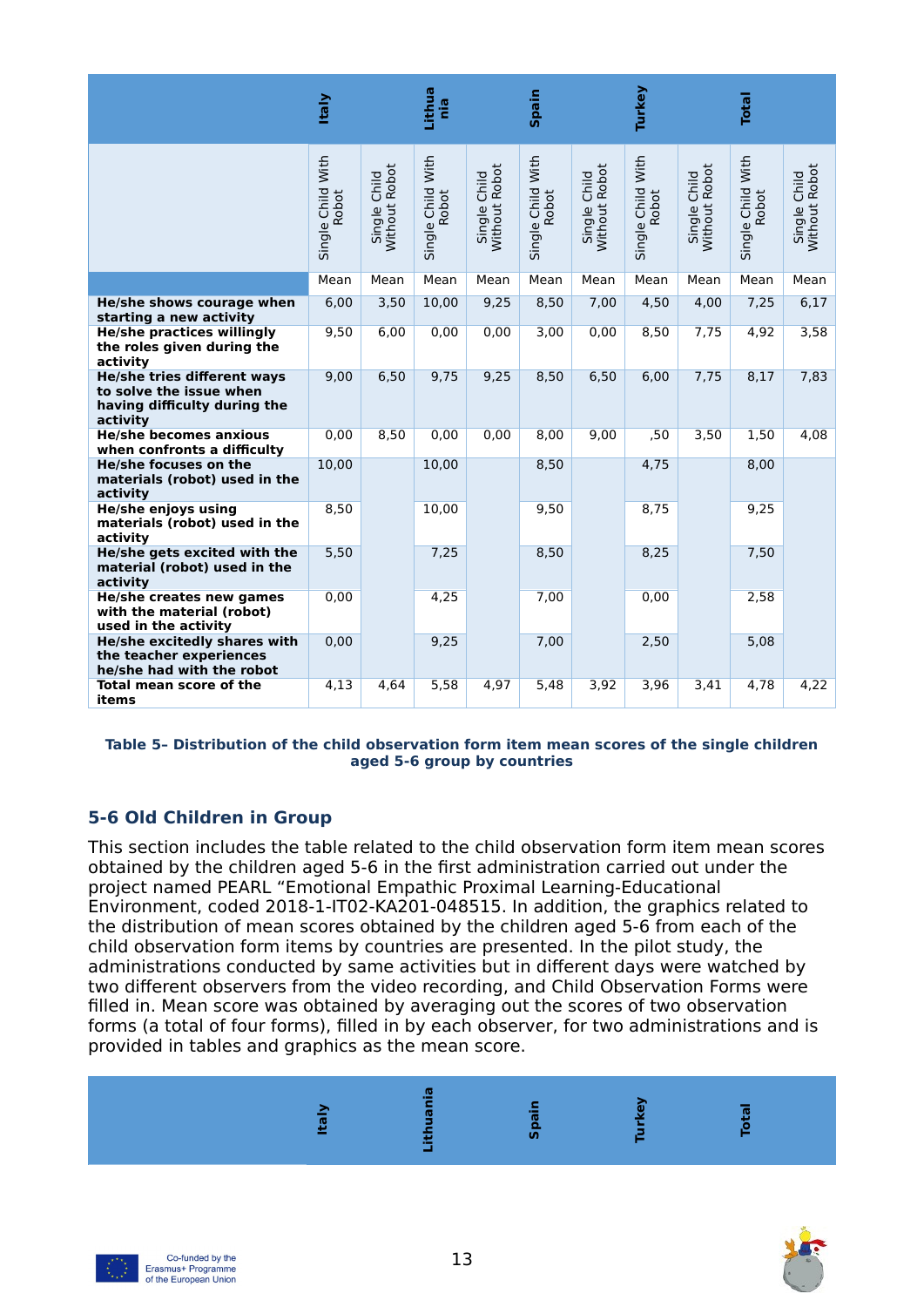|                                                                                                             | Group With<br>Robot | Group Without<br>Robot | Group With<br>Robot | Group Without<br>Robot | Group With<br>Robot | Group Without<br><b>Robot</b> | Group With<br>Robot | Group Without<br>Robot | Group With<br>Robot | Group Without<br>Robot |
|-------------------------------------------------------------------------------------------------------------|---------------------|------------------------|---------------------|------------------------|---------------------|-------------------------------|---------------------|------------------------|---------------------|------------------------|
|                                                                                                             | Mean                | Mean                   | Mean                | Mean                   | Mean                | Mean                          | Mean                | Mean                   | Mean                | Mean                   |
| He/she is willing to                                                                                        | 6,85                | 6,73                   | 9,70                | 10,00                  | 7,60                | 7,45                          | 8,40                | 7,45                   | 8,14                | 7,99                   |
| participate in the activities<br>He/she is anxious when                                                     | 3,65                | 2,67                   | 0,00                | 0,00                   | 5,15                | 5,65                          | ,70                 | ,45                    | 2,38                | 2,16                   |
| starting the activity                                                                                       |                     |                        |                     |                        |                     |                               |                     |                        |                     |                        |
| He/she does not lose<br>interest during the activity                                                        | 6,70                | 7,67                   | 9,25                | 8,75                   | 7,45                | 7,85                          | 7,45                | 7,75                   | 7,71                | 8,03                   |
| He/she has difficulties to<br>follow teacher's directions                                                   | 3,60                | 3,93                   | ,45                 | 1,00                   | 2,55                | 1,55                          | 2,45                | 2,50                   | 2,26                | 2,13                   |
| He/she endeavors to carry                                                                                   | 5,30                | 5,33                   | 7,95                | 9,25                   | 7,40                | 6,40                          | 7,65                | 7,70                   | 7,08                | 7,29                   |
| on the activity<br>He/she wants to quit the                                                                 | 1,65                | 1,87                   | 1,85                | 0,00                   | ,95                 | 1,50                          | ,05                 | ,75                    | 1,13                | ,97                    |
| activity when confronts a                                                                                   |                     |                        |                     |                        |                     |                               |                     |                        |                     |                        |
| difficulty during the activity<br>He/she is willing to deal                                                 | 4,40                | 5,33                   | 6,75                | 8,60                   | 5,10                | 5,15                          | 4,40                | 4,80                   | 5,16                | 6,01                   |
| with the difficulty<br>confronting during the                                                               |                     |                        |                     |                        |                     |                               |                     |                        |                     |                        |
| activity                                                                                                    |                     |                        |                     |                        |                     |                               |                     |                        |                     |                        |
| He/she becomes upset when<br>having difficulty during the<br>activity                                       | 1,70                | ,60                    | ,80                 | 0,00                   | 2,75                | 1,15                          | ,05                 | ,70                    | 1,33                | ,61                    |
| <b>He/she becomes happy</b><br>when dealt with difficulty                                                   | 4,15                | 5,00                   | 8,10                | 8,05                   | 4,85                | 5,35                          | 4,70                | 4,45                   | 5,45                | 5,76                   |
| during the activity<br>He/she expresses negative                                                            | 4,40                | ,93                    | 2,90                | 2,10                   | 1,50                | 1,30                          | 0,00                | 2,70                   | 2,20                | 1,81                   |
| feelings with a gesture,<br>facial expression, and tone<br>of voice when confronts a                        |                     |                        |                     |                        |                     |                               |                     |                        |                     |                        |
| difficulty during the activity                                                                              |                     |                        |                     |                        |                     |                               |                     |                        |                     |                        |
| He/she gets angry when<br>having difficulty during the<br>activity                                          | 1,75                | ,47                    | 1,25                | 0,00                   | 1,35                | ,45                           | 0,00                | 0,00                   | 1,09                | , 21                   |
| He/she becomes happy after<br>completing the activity                                                       | 6,50                | 6,27                   | 8,70                | 9,25                   | 7,45                | 7,50                          | 5,35                | 4,75                   | 7,00                | 6,99                   |
| He/she expresses positive                                                                                   | 6,40                | 5,87                   | 8,30                | 9,30                   | 6,50                | 5,05                          | 6,10                | 5,75                   | 6,83                | 6,53                   |
| feelings with a gesture,<br>facial expression, and tone<br>of voice when feels happy<br>during the activity |                     |                        |                     |                        |                     |                               |                     |                        |                     |                        |
| He/she asks for others' help<br>when having difficulty                                                      | ,85                 | 2,73                   | 1,95                | 1,60                   | 2,50                | 3,15                          | 0,00                | 3,65                   | 1,33                | 2,79                   |
| during the activity<br>He/she is willing to                                                                 | 6,90                | 5,80                   | 7,70                | 9,55                   | 8,20                | 8,65                          | 7,25                | 5,65                   | 7,51                | 7,52                   |
| experience new activities<br>He/she shows willingness to<br>complete the activity                           | 6,70                | 6,73                   | 7,80                | 9,80                   | 6,90                | 6,85                          | 6,70                | 6,55                   | 7,03                | 7,53                   |
| He/she gets angry when                                                                                      | 1,00                | ,60                    | 0,00                | 1,00                   | 1,00                | ,10                           | 0,00                | ,35                    | ,50                 | , 51                   |
| making a mistake<br>He/she smiles often during                                                              | 5,50                | 5,87                   | 5,90                | 5,80                   | 4,45                | 3,75                          | 5,25                | 5,25                   | 5,28                | 5,12                   |
| the activity<br>He/she gets excited when                                                                    | 3,80                | 5,40                   | 5,60                | 7,60                   | 4,85                | 2,15                          | 4,75                | ,05                    | 4,75                | 3,69                   |
| produces new ideas or<br>things during the activity                                                         |                     |                        |                     |                        |                     |                               |                     |                        |                     |                        |
| He/she shows sadness when                                                                                   | 1,10                | ,47                    | 0,00                | 0,00                   | ,60                 | ,35                           | 0,00                | 0,00                   | ,43                 | ,19                    |
| making a mistake<br>He/she leaves the game                                                                  | ,30                 | , 53                   | 0,00                | 0,00                   | ,10                 | ,35                           | 0,00                | ,20                    | ,10                 | ,25                    |
| when gets angry                                                                                             |                     |                        |                     |                        |                     |                               |                     |                        |                     |                        |
| He/she shows courage when<br>starting a new activity                                                        | 4,45                | 5,20                   | 6,95                | 9,60                   | 6,70                | 6,70                          | 6,85                | 1,95                   | 6,24                | 5,91                   |



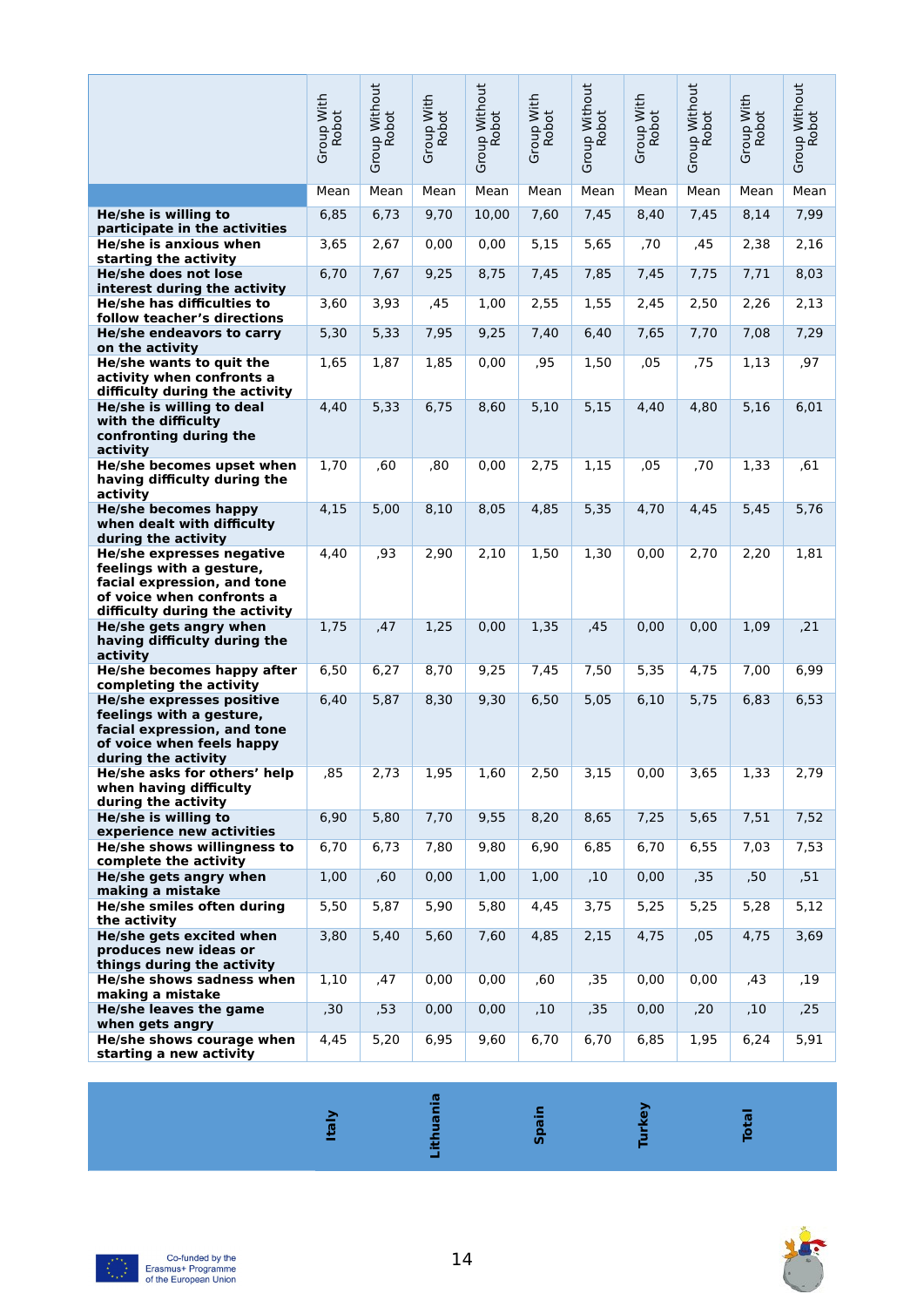|                                                                                                                          | Group With<br>Robot | Group Without<br>Robot | Group With<br>Robot | Group Without<br>Robot | Group With<br>Robot | Group Without<br>Robot | Group With<br>Robot | Group Without<br>Robot | Group With<br>Robot | Group Without<br>Robot |
|--------------------------------------------------------------------------------------------------------------------------|---------------------|------------------------|---------------------|------------------------|---------------------|------------------------|---------------------|------------------------|---------------------|------------------------|
|                                                                                                                          | Mean                | Mean                   | Mean                | Mean                   | Mean                | Mean                   | Mean                | Mean                   | Mean                | Mean                   |
| He/she practices willingly the<br>roles given during the<br>activity                                                     | 6,20                | 5,87                   | 5,00                | 4,90                   | 7,90                | 7,70                   | 7,65                | 6,40                   | 6,69                | 6,24                   |
| He/she tries different ways to<br>solve the issue when having<br>difficulty during the activity                          | 4,60                | 4,53                   | 5,30                | 8,45                   | 6,60                | 5,20                   | 4,25                | ,25                    | 5,19                | 4,61                   |
| <b>He/she becomes anxious</b><br>when confronts a difficulty                                                             | 2,85                | 2,33                   | 0,00                | 0,00                   | 6,85                | 3,55                   | ,05                 | 0,00                   | 2,44                | 1,41                   |
| He/she is happy in group<br>work                                                                                         | 4,80                | 6,73                   | 8,40                | 9,30                   | 6,70                | 6,80                   | 6,60                | 5,00                   | 6,63                | 6,97                   |
| He/she gets angry when<br>he/she cannot fulfill his role<br>in the group                                                 | 2,50                | ,87                    | 0,00                | 0,00                   | 1,35                | 1,40                   | ,05                 | 0,00                   | ,98                 | ,55                    |
| <b>He/she angers his friends</b><br>because of his misbehavior in<br>the group                                           | 2,25                | ,33                    | 0,00                | 0,00                   | ,05                 | ,40                    | 0,00                | ,35                    | ,58                 | ,27                    |
| He/she focuses on the<br>materials (robot) used in the<br>activity                                                       | 8,10                |                        | 7,80                |                        | 6,50                |                        | 8,85                |                        | 7,81                |                        |
| He/she enjoys using<br>materials (robot) used in the<br>activity                                                         | 7,20                |                        | 7,80                |                        | 8,25                |                        | 8,65                |                        | 7,98                |                        |
| He/she gets excited with the<br>material (robot) used in the<br>activity                                                 | 7,40                |                        | 5,55                |                        | 7,50                |                        | 8,45                |                        | 7,23                |                        |
| He/she creates new games<br>with the material (robot)<br>used in the activity                                            | 1,95                |                        | 0,00                |                        | 2,40                |                        | 5,10                |                        | 2,36                |                        |
| He/she excitedly shares with<br>the teacher experiences<br>he/she had with the robot                                     | 3,60                |                        | 7,00                |                        | 3,95                |                        | 0,00                |                        | 3,64                |                        |
| <b>He/she communicates</b><br>positively with the children in<br>the group at the activity                               | 4,95                | 5,20                   | 10,0<br>0           | 9,80                   | 4,20                | 4,65                   | 2,50                | ,75                    | 5,41                | 5,09                   |
| <b>He/she has difficulty</b><br>communicating with the<br>children in the group at the<br>activity                       | 3,80                | 3,07                   | ,60                 | 0,00                   | 4,35                | 3,35                   | ,55                 | 1,00                   | 2,33                | 1,77                   |
| He/she expresses others'<br>positive/negative feelings                                                                   | 4,30                | 3,07                   | 0,00                | ,75                    | 4,70                | 4,60                   | ,45                 | 0,00                   | 2,36                | 2,04                   |
| <b>He/she displays behaviors</b><br>that disturbs the flow of the<br>activity                                            | 2,80                | 1,00                   | ,60                 | 0,00                   | ,55                 | ,75                    | ,20                 | ,50                    | 1,04                | ,53                    |
| <b>He/she complains about</b><br>classmates during the<br>activity                                                       | 2,25                | 0,00                   | 0,00                | 0,00                   | ,25                 | 1,20                   | ,10                 | ,80                    | ,65                 | ,53                    |
| He/she cooperates with<br>classmates                                                                                     | 3,50                | 5,93                   | 7,50                | 8,55                   | 6,55                | 6,35                   | 5,45                | 4.60                   | 5,75                | 6,39                   |
| <b>He/she collaborates with</b><br>friends in the group                                                                  | 4,25                | 5,87                   | 7,50                | 5,30                   | 6,25                | 6,50                   | 5,45                | 6,60                   | 5,86                | 6,08                   |
| <b>He/she enjoys helping</b><br>classmates during the<br>activity                                                        | 3,90                | 4,53                   | 7,10                | 8,25                   | 6.60                | 5,80                   | 4,20                | 4,40                   | 5,45                | 5,83                   |
| He/she stays calm when<br>solving issues with others                                                                     | 5,10                | 4,47                   | 9,75                | 10,0<br>0              | 5,80                | 6,45                   | 0,00                | 0,00                   | 5,16                | 5,28                   |
| <b>He/she cares about</b>                                                                                                | 2,15                | 1,13                   | 0,00                | ,45                    | ,25                 | ,90                    | 0,00                | 0,00                   | ,60                 | ,59                    |
| classmates who are upset<br>He/she holds responsible a<br>classmate when making a                                        | 1,05                | ,20                    | 6,55                | 6,20                   | ,90                 | 1,15                   | 0,00                | 0,00                   | 2,13                | 2,00                   |
| mistake during the activity<br>He/she gets warned by the<br>teacher due to inappropriate<br>behavior during the activity | 2,35                | ,20                    | ,25                 | 0,00                   | 0,00                | 0,00                   | ,05                 | ,75                    | ,66                 | , 24                   |

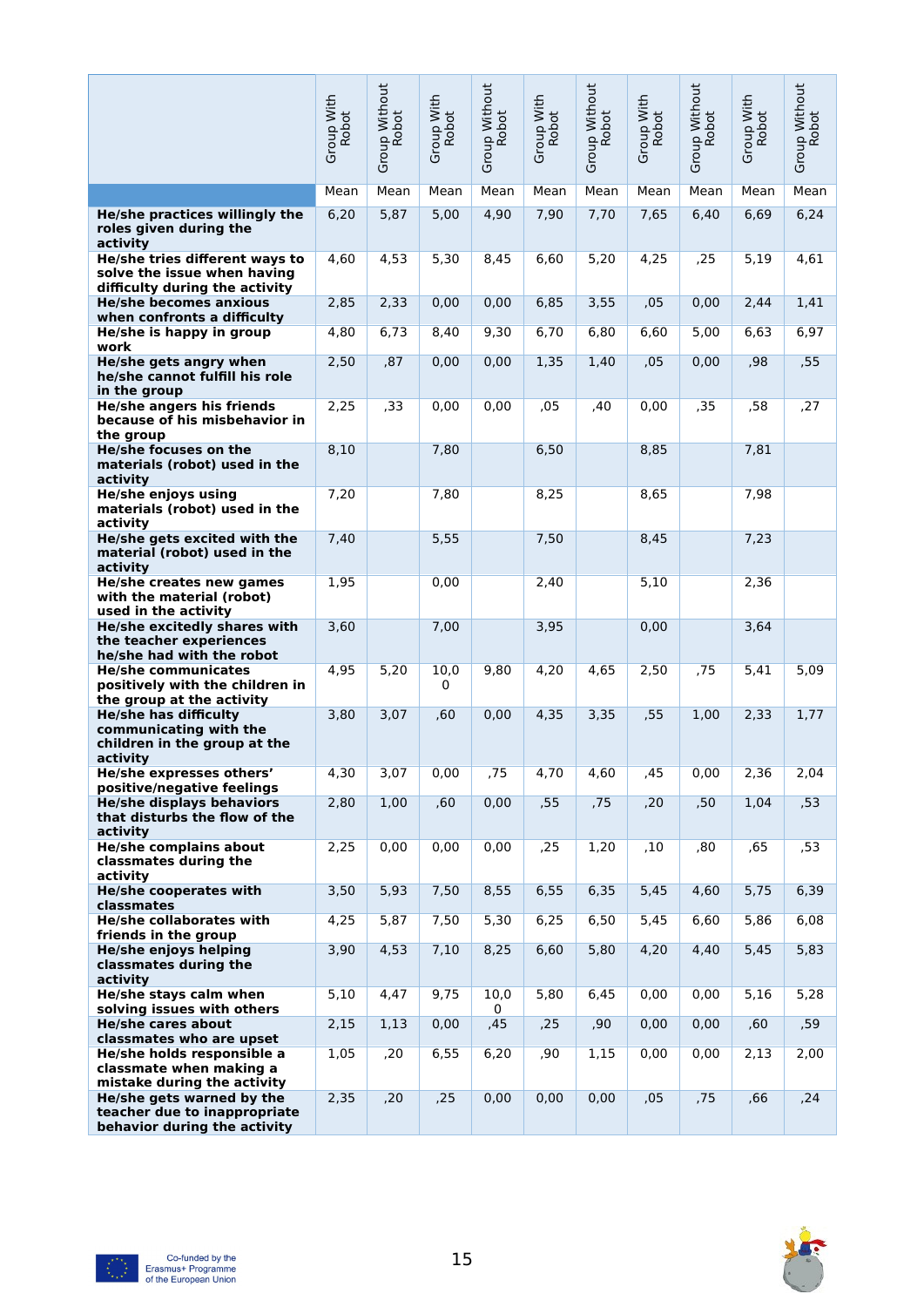#### **Table 6– Distribution of the child observation form item mean scores of the children aged 5-6 group by countries**

## <span id="page-15-0"></span>**Pilot Study Findings Summary**

The findings obtained in the pilot scheme of the project carried out by Italy, Spain, Lithuania and Turkey under the title of PEARL "Emotional, Empathic and Proximal Learning Educational Environment" are summarized below. Further details on the findings are described in the attached files.

The PEARL Education model was applied to children aged 0-6 in Italy, Turkey, Spain and Lithuania. In Italy and Lithuania, activities enriched with nature materials were applied to a child aged 0-2. The same activity was applied to a different child without nature material. In Italy, Turkey, Spain and Lithuania, the application was carried out with children aged 3-4 and 5-6 years old. The robot was integrated into the activities developed within the scope of the PEARL Education Model in the experimental groups, and the without robot version of the same activities was used in the control groups in the countries where the application was made. Applications with and without robots were applied to different children individually, as well as to children in groups.

Each child was evaluated with the Child Observation Forms developed within the scope of the project after the implementations were completed. The forms contain a minimum of 9 (for children aged 0-2) and a maximum of 51 items. All items in each form were rated likert type between "0" and "10". Absence of a behavior is evaluated as "0" and performing it at the highest level is evaluated as "10".

In the pilot scheme, the same activity was watched by two different observers and the Child Observation Forms were filled. The average score was obtained by taking the average of the observation form scores filled by each observer and presented as the average score in the tables for children aged 0-2, 3-4 and 5-6. In addition, the scores obtained from each of the items of the Child Observation Form for children aged 0-2, 3-4 and 5-6 years, by countries, are reflected with graphics.

It has been determined that the child in Lithuania has a higher score (4,12) when the total score average of the items of the Child Observation Form for the 0-2-year-old single child is analyzed by country. It has been determined that the children in Italy have a higher average (3.40) when the total average score of the children in the 0-2 age group is examined.

In the "without robot" application, it was determined that the child in Spain had the highest average and the child in Italy had the lowest average when the total score average from the items of the Child Observation Form of 3–4-years-old single children by country are examined. In the "with robot" application, it was found that the child in Italy had the highest average and the child in Spain had the lowest average. The total score average difference of the items between single children with and without robots is the highest in Italy in favor of with robots, and the highest in Spain in favor of without robots. In general, it was determined that the total score averages of the children with robots in the countries were 4.73, higher than the averages of the groups without robots (3.76).

In the "without robot" application, it was determined that the children in Spain had the highest average and the children in Italy had the lowest average when the total average scores of children aged 3-4 years from the items of the Child Observation Form are examined by countries. In the "with robot" application, it was determined that the children in Spain had the highest average and the children in Italy had the lowest average. In favor of groups with robots, the average score difference between groups with and without robots is highest in Italy and the least in Spain. It was found that the average of the group with the robot was higher than the average of the group without robot when the total scores of the children in all countries were examined.

In the "no robot" application, it was determined that the child in Lithuania had the highest average and the child in Turkey had the lowest average when the total



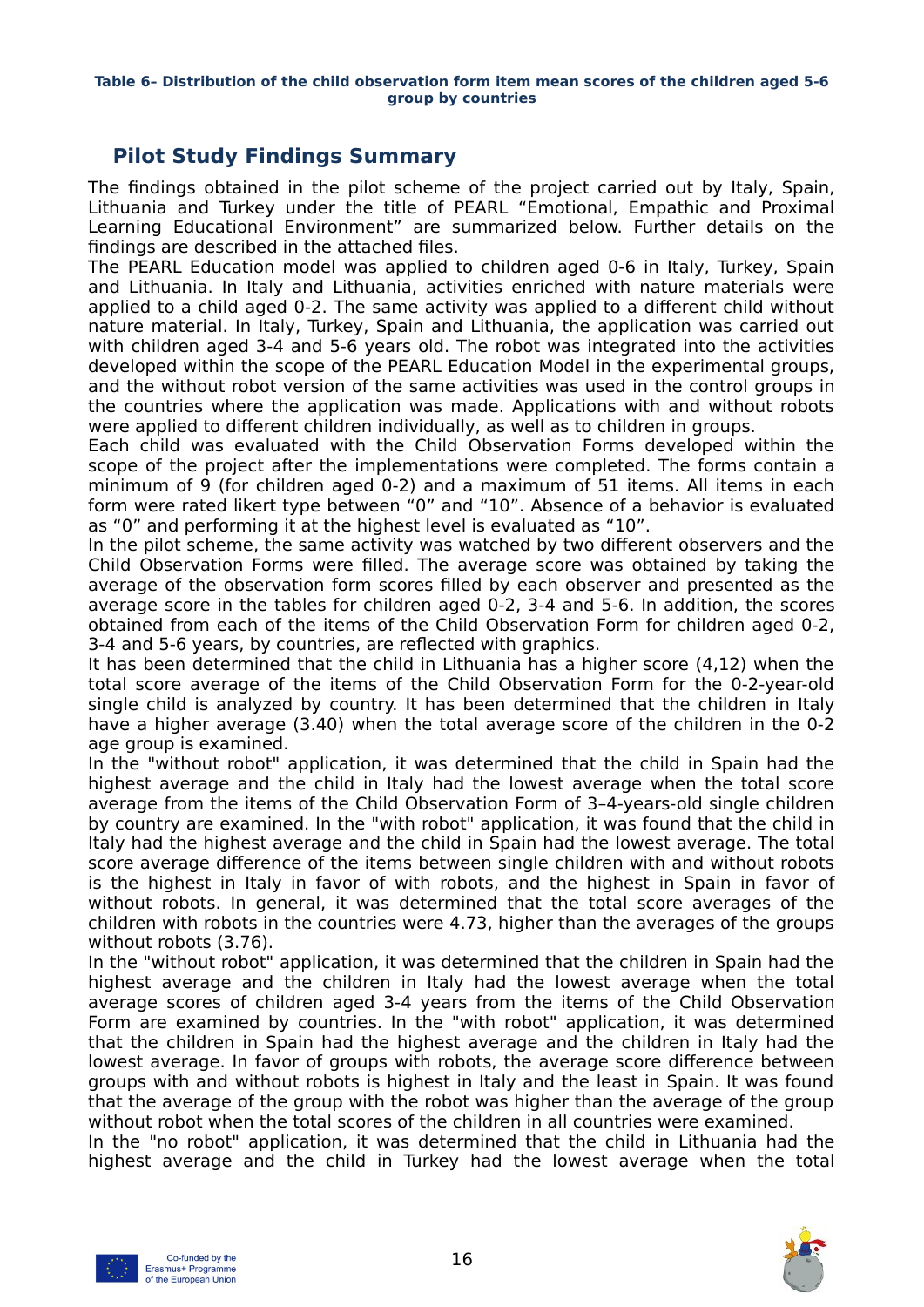average scores of 5–6-years-old single children from the items of the Child Observation Form by country. In the "with robot" application, it was determined that the child in Lithuania had the highest average and the child in Turkey had the lowest average. The total average score difference of the items between single children with and without robot is the highest in Spain in favor of with robots and the least in Turkey. It was determined that the average of those with robots was higher than the average of those without robots when the total scores of the children in all countries.

In the "no robot" application, it was determined that children in Lithuania had the highest average and children in Turkey had the lowest average when the total average scores of 5–6-years-old children from the Child Observation Form items are examined by country. In the "with robot" application, it was determined that the children in Lithuania had the highest average and the children in Turkey had the lowest average. The average score difference between groups with and without robots is the highest in Turkey in favor of groups with robots, and the least in Italy. It was found that the average of the group with robot was higher than the average of the group without robot when the total scores of the children in all countries were examined.

## <span id="page-16-1"></span>**Second Phase Findings**

#### <span id="page-16-0"></span>**3-4 Aged Children**

This section includes the table related to the child observation form item mean scores obtained by the children aged 3-4 in the second administration carried out under the project named PEARL "Emotional Empathic Proximal Learning-Educational Environment, coded 2018-1-IT02-KA201-048515. Moreover, the graphics related to the distribution of mean scores obtained by the children aged 3-4 from each of the child observation form items by countries are provided. In the second administration, the administrations were watched by teachers from the video recording, and the Child Observation Forms were then filled in.

|                                                                                                  | 3-4 Age               |                           |                |                           |                |                           |                |                           |                |                           |  |  |
|--------------------------------------------------------------------------------------------------|-----------------------|---------------------------|----------------|---------------------------|----------------|---------------------------|----------------|---------------------------|----------------|---------------------------|--|--|
|                                                                                                  | Country               |                           |                |                           |                |                           |                |                           |                |                           |  |  |
|                                                                                                  | Italy                 |                           | Turkey         |                           | Spain          |                           | Lithuania      |                           | Total          |                           |  |  |
|                                                                                                  | With                  |                           | With           |                           | With           |                           | With           |                           | With           |                           |  |  |
|                                                                                                  | Group<br><b>Robot</b> | Without<br>Group<br>Robot | Group<br>Robot | Without<br>Group<br>Robot | Group<br>Robot | Without<br>Group<br>Robot | Group<br>Robot | Without<br>Robot<br>Group | Group<br>Robot | Without<br>Robot<br>Group |  |  |
|                                                                                                  | Mean                  | Mean                      | Mean           | Mean                      | Mean           | Mean                      | Mean           | Mean                      | Mean           | Mean                      |  |  |
| willing<br>He/she<br>is<br>to<br>the<br>participate<br>in<br>activities                          | 8,0                   | 7,6                       | 8,9            | 8,4                       | 9              | 8,9                       | 8,2            | 8,2                       | 8,6            | 8,3                       |  |  |
| He/she is anxious when<br>starting the activity                                                  | 1,4                   | 2,6                       | 2,5            | 2,3                       | 8,6            | 8,4                       | 4,0            | 3,9                       | 4,4            | 4,4                       |  |  |
| He/she does not lose<br>during<br>the<br>interest<br>activity                                    | 6.5                   | 4,6                       | 6,6            | 6,8                       | 7,6            | 8,1                       | 7,0            | 7,2                       | 7,0            | 7,0                       |  |  |
| <b>He/she has difficulties</b><br>follow<br>teacher's<br>to<br>directions                        | 4,3                   | 3,3                       | 2,6            | 2,4                       | 3,2            | 4,4                       | 4,2            | 4,6                       | 3,6            | 3,8                       |  |  |
| He/she endeavours to<br>carry on the activity                                                    | 6,1                   | 6,7                       | 7.6            | 7.8                       | 8,3            | 8,4                       | 7,5            | 7,3                       | 7.6            | 7,6                       |  |  |
| He/she wants to quit<br>the<br>activity<br>when<br>confronts a difficulty<br>during the activity | 2,1                   | 2,8                       | 2,7            | 3,2                       | 2,2            | 2,4                       | 3,4            | 3,9                       | 2,8            | 3,2                       |  |  |
| He/she is willing<br>to<br>deal with the difficulty<br>confronting during the<br>activity        | 6,6                   | 6.7                       | 6, 5           | 6,1                       | 7,4            | 7,1                       | 6,6            | 6,3                       | 6,8            | 6, 5                      |  |  |
| He/she becomes upset<br>when having difficulty                                                   | 3,4                   | 3,0                       | 4,4            | 3,9                       | 2,4            | 2,7                       | 4,1            | 4,6                       | 3,7            | 3,7                       |  |  |

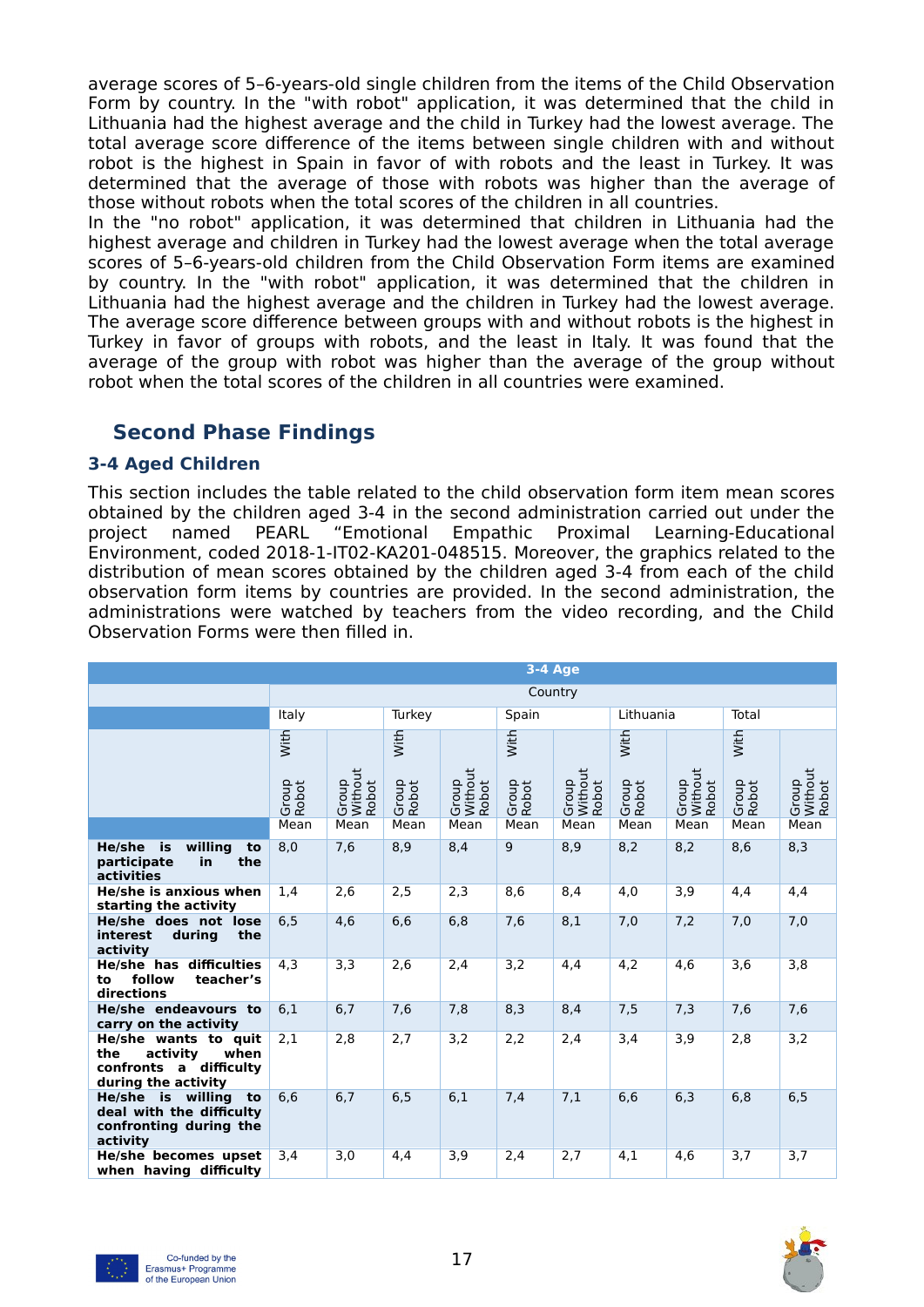| during the activity<br><b>He/she becomes happy</b><br>when<br>dealt<br>with<br>difficulty<br>during<br>the<br>activity                                        | 6,0 | 4,6 | 8,5            | 7,9      | 7,3 | 7,7 | 3,2 | 2,1 | 5,9 | 5,3  |
|---------------------------------------------------------------------------------------------------------------------------------------------------------------|-----|-----|----------------|----------|-----|-----|-----|-----|-----|------|
| He/she<br>expresses<br>negative feelings with<br>gesture,<br>facial<br>a<br>expression, and tone<br>of voice when                                             | 5,3 | 6,0 | 6,6            | 6,7      | 3,8 | 3,7 | 5,4 | 6,4 | 5,3 | 5,8  |
| He/she<br>gets<br>angry<br>when having difficulty<br>during the activity                                                                                      | 3,1 | 3,3 | $\overline{2}$ | 1,8      | 2,2 | 2,2 | 3,6 | 4,9 | 2,8 | 3,2  |
| He/she becomes happy<br>after completing the<br>activity                                                                                                      | 8,3 | 8,0 | 9,3            | 8,3      | 9,2 | 8,7 | 7,6 | 7,5 | 8,5 | 8,0  |
| He/she<br>expresses<br>positive feelings with a<br>gesture,<br>facial<br>expression, and tone<br>of voice when<br>feels<br>during<br>the<br>happy<br>activity | 7,9 | 7,7 | 8,7            | 8,2      | 8,3 | 8   | 7,8 | 8,4 | 8,2 | 8,2  |
| He/she asks for others'<br>help<br>when<br>having<br>difficulty<br>during<br>the<br>activity                                                                  | 5,3 | 4,7 | 6, 5           | 5,8      | 3,5 | 3,2 | 4,4 | 3,4 | 4,9 | 4,2  |
| He/she is willing<br>to<br>experience<br>new<br>activities                                                                                                    | 7,5 | 7,3 | 7,9            | 6,6      | 8,8 | 8,6 | 7,8 | 8,3 | 8,0 | 7,8  |
| He/she<br>shows<br>willingness<br>to<br>complete the activity                                                                                                 | 7,7 | 7,2 | 8,1            | 6,8      | 8,4 | 8,3 | 5,0 | 6,8 | 7,0 | 7,2  |
| He/she<br>gets<br>angry<br>making<br>when<br>a<br>mistake                                                                                                     | 2,7 | 3,2 | 1,7            | 1,5      | 1,8 | 2,3 | 3,0 | 4,3 | 2,3 | 3,0  |
| He/she smiles<br>often<br>during the activity                                                                                                                 | 6,8 | 5,1 | 7,3            | 6,2      | 7,3 | 6,8 | 6,5 | 7,1 | 6,9 | 6, 5 |
| He/she<br>gets<br>excited<br>when produces<br>new<br>ideas or things during<br>the activity                                                                   | 6,3 | 6,6 | 7,9            | 7,5      | 7,6 | 7,4 | 5,5 | 7,3 | 6,7 | 7,3  |
| <b>He/she shows sadness</b><br>when<br>making<br>a<br>mistake                                                                                                 | 5,1 | 6,1 | 5,5            | 4        | 2,4 | 3,4 | 4,4 | 4,8 | 4,3 | 4,4  |
| He/she<br>leaves<br>the                                                                                                                                       | 2,5 | 2,2 | 3,2            | 2,5      | 1,2 | 1,5 | 1,9 | 2,7 | 2,1 | 2,3  |
| game when gets angry<br>He/she shows courage<br>when starting a new<br>activity                                                                               | 6,9 | 6,4 | 7,9            | $\prime$ | 7,9 | 7,5 | 7,1 | 7,7 | 7,5 | 7,3  |
| He/she<br>practices<br>willinaly<br>roles<br>the<br>during<br>given<br>the<br>activity                                                                        | 7,5 | 7,2 | 8,4            | 7,9      | 8,9 | 8,3 | 7,2 | 7,2 | 8,0 | 7,7  |
| He/she tries different<br>ways to solve the issue<br>when having difficulty<br>during the activity                                                            | 6,2 | 4,9 | 7,3            | 6,6      | 5,5 | 6,3 | 6,0 | 6,6 | 6,2 | 6,3  |
| He/she<br>becomes<br>anxious<br>when<br>confronts a difficulty                                                                                                | 2,4 | 4,0 | 3,5            | 3,1      | 4,5 | 4,9 | 4,6 | 6,3 | 4,0 | 4,8  |
| He/she is happy in<br>group work.                                                                                                                             | 7,3 | 7,1 | 8,3            | 7,7      | 8,5 | 8   | 7,1 | 7,6 | 7,8 | 7,7  |
| He/she<br>gets<br>angry<br>when he/she<br>cannot<br>fulfill his role in the<br>group.                                                                         | 3,4 | 3,4 | 2,6            | 1,7      | 2,2 | 2,5 | 3,2 | 5,3 | 2,8 | 3,4  |
| He/she<br>angers<br>his<br>friends because of his<br>misbehavior<br>in<br>the<br>group.                                                                       | 1,3 | 2,8 | $\overline{2}$ | 2        | 1,8 | 1,7 | 2,3 | 3,4 | 1,9 | 2,5  |
| He/she focuses on the<br>materials (robot) used<br>in the activity                                                                                            | 7,4 |     | 8,7            |          | 8,7 |     | 7,7 |     | 8,2 |      |
| He/she enjoys using                                                                                                                                           | 7,6 |     | 9,1            |          | 9,2 |     | 7,8 |     | 8,5 |      |

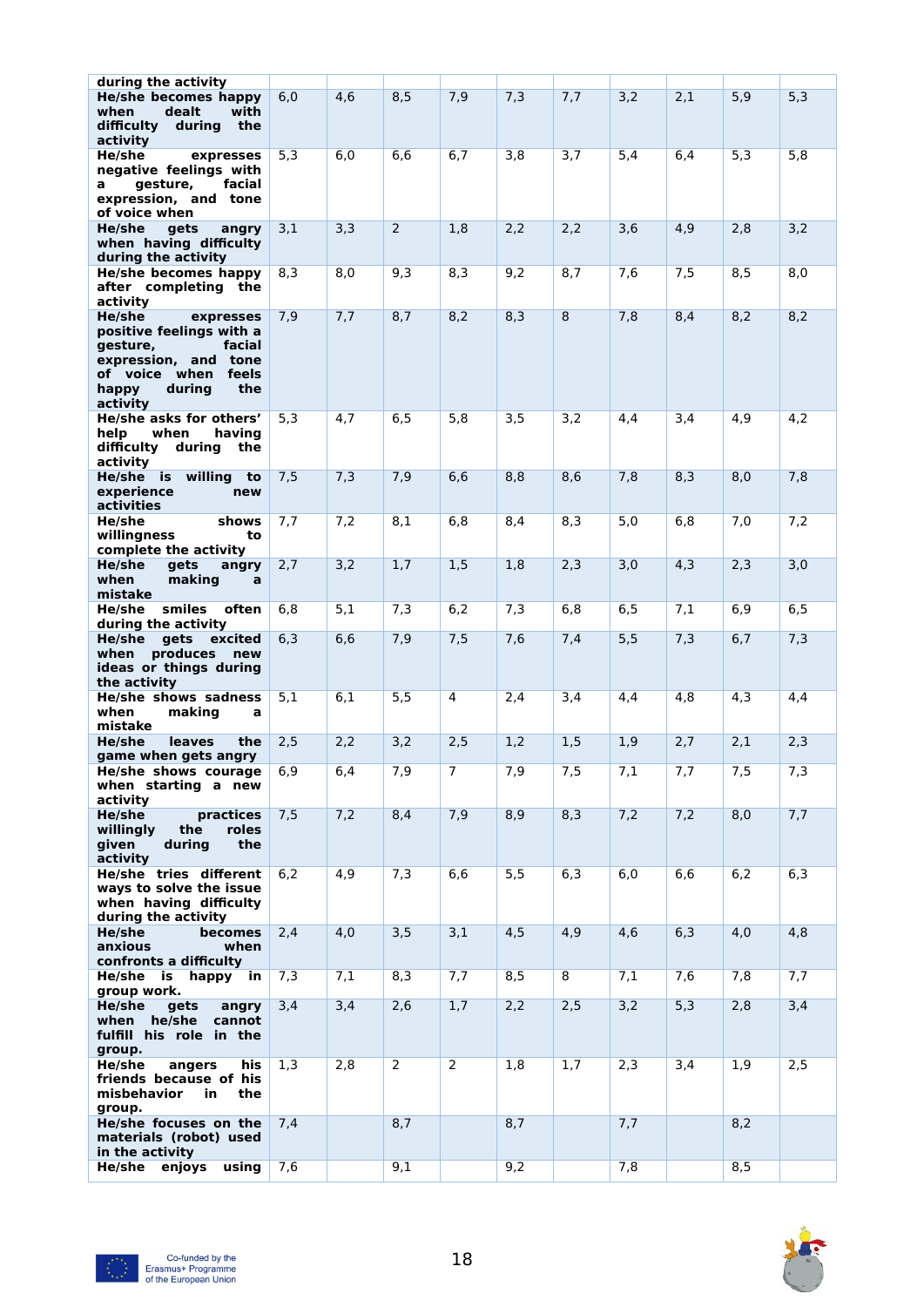| materials (robot) used<br>in the activity                                                                         |     |     |     |                |     |                |     |     |     |     |
|-------------------------------------------------------------------------------------------------------------------|-----|-----|-----|----------------|-----|----------------|-----|-----|-----|-----|
| He/she<br>gets<br>excited<br>with<br>the<br>material<br>(robot)<br>used in the<br>activity                        | 7,2 |     | 9,4 |                | 9   |                | 7,5 |     | 8,3 |     |
| He/she<br>creates<br>new<br>with<br>the<br>games<br>material (robot) used<br>in the activity                      | 5,0 |     | 7,1 |                | 4,5 |                | 5,7 |     | 5,7 |     |
| He/she<br>excitedly<br><b>shares</b><br>with<br>the<br>teacher<br>experiences<br>he/she had with the<br>robot     | 5,9 |     | 8,9 |                | 7,3 |                | 6,7 |     | 7,3 |     |
| He/she<br>expresses<br>others'<br>positive/negative<br>feelings                                                   | 6,7 | 5,7 | 7,4 | 7,1            | 7,4 | 7,2            | 7,6 | 8,0 | 7,4 | 7,3 |
| He/she<br>displays<br>behaviors that disturbs<br>the flow of the activity                                         | 3,0 | 2,4 | 2,4 | 1,8            | 3   | 3,4            | 3,1 | 4,5 | 2,9 | 3,2 |
| He/she<br>complains<br>about<br>classmates<br>during the activity                                                 | 2,8 | 3,3 | 7,7 | 5,6            | 6,4 | 5,2            | 5,6 | 5,8 | 6,1 | 5,3 |
| He/she communicates<br>positively<br>with<br>the<br>children in the group<br>at the activity.                     | 1,5 | 3,5 | 1,5 | 1,1            | 1,8 | 1,4            | 2,2 | 4,0 | 1,8 | 2,5 |
| He/she has difficulty<br>communicating<br>with<br>the children in the<br>group at the activity.                   | 1,6 | 2,3 | 1,8 | $\overline{2}$ | 2,1 | $\overline{2}$ | 3,0 | 4,0 | 2,3 | 2,8 |
| He/she<br>collaborates<br>with friends in<br>the<br>group                                                         | 6,7 | 5,8 | 7,6 | 7,1            | 8,1 | 7,3            | 6,2 | 6,5 | 7,1 | 6,8 |
| He/she<br>cooperates<br>with classmates                                                                           | 6,5 | 6,2 | 7,9 | 7,8            | 8,4 | $\overline{7}$ | 6,6 | 6,1 | 7,4 | 6,8 |
| He/she enjoys helping<br>classmates during the<br>activity                                                        | 6,1 | 5,7 | 7,9 | 7,3            | 7,7 | 7,1            | 6,9 | 6,3 | 7,3 | 6,7 |
| He/she<br>stays<br>calm<br>when solving<br>issues<br>with others                                                  | 6,8 | 6,9 | 6,8 | 7,1            | 8   | 7,6            | 6,5 | 5,4 | 7,0 | 6,6 |
| He/she<br>about<br>cares<br>classmates<br>who<br>are<br>upset                                                     | 4,4 | 4,8 | 6,2 | 4,4            | 5,3 | 6              | 5,4 | 5,9 | 5,5 | 5,4 |
| displays<br>He/she<br>reluctance<br>in<br>the<br>participating<br>in<br>group work.                               | 1,6 | 2,6 | 1,8 | 1,2            | 1,6 | 2,5            | 2,2 | 2,2 | 1,8 | 2,1 |
| He/she<br>provides<br>other<br>support<br>to<br>children<br>while they<br>perform their role in<br>the group work | 5,6 | 5,6 | 7,4 | 5,8            | 6,8 | 6,7            | 6,1 | 5,9 | 6,5 | 6,0 |
| <b>Total points average</b>                                                                                       | 5,2 | 5   | 6,1 | 5,2            | 5,9 | 5,6            | 5,5 | 5,7 | 5,7 | 5,5 |

#### **Table 7– Distribution of Child Observation Form item score averages of children in 3-4 age group by Country**

#### <span id="page-18-0"></span>**5-6 Aged Children**

This section includes the table related to the child observation form item mean scores obtained by the children aged 5-6 in the second administration carried out under the project named PEARL "Emotional Empathic Proximal Learning-Educational Environment, coded 2018-1-IT02-KA201-048515. Moreover, the graphics related to the distribution of mean scores obtained by the children aged 5-6 from each of the child observation form items by countries are provided. In the second administration, the



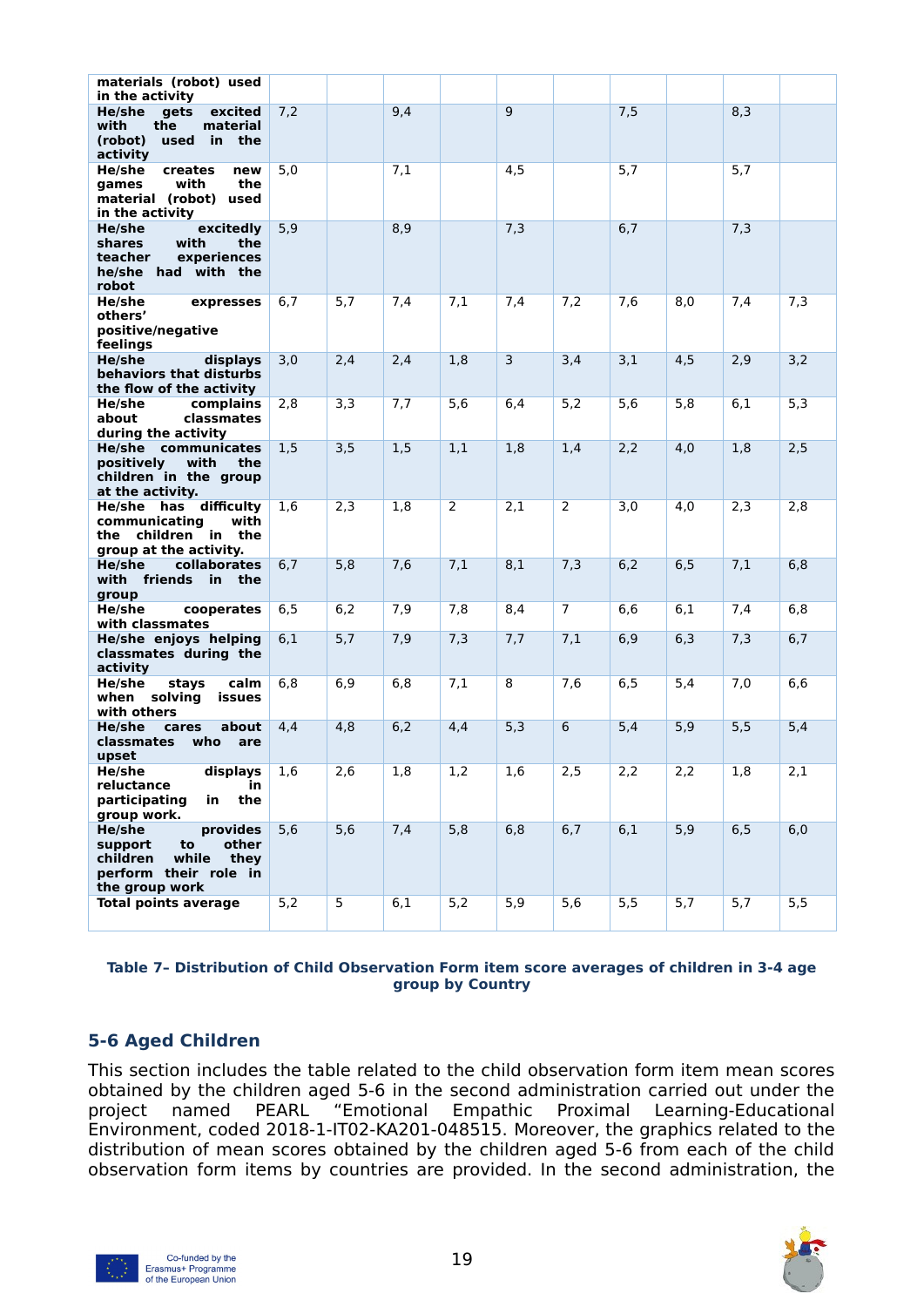administrations were watched by teachers from the video recording, and the Child Observation Forms were then filled in.

|                                                                                                                                                                          | <b>5-6 Age</b>      |                               |                     |                        |                     |                        |                            |                        |                     |                        |  |
|--------------------------------------------------------------------------------------------------------------------------------------------------------------------------|---------------------|-------------------------------|---------------------|------------------------|---------------------|------------------------|----------------------------|------------------------|---------------------|------------------------|--|
|                                                                                                                                                                          | Country             |                               |                     |                        |                     |                        |                            |                        |                     |                        |  |
|                                                                                                                                                                          |                     |                               |                     |                        |                     |                        |                            |                        |                     |                        |  |
|                                                                                                                                                                          | taly                |                               | Turkey              |                        | Spain               |                        | Lithuania                  |                        | Total               |                        |  |
|                                                                                                                                                                          | Group With<br>Robot | Group Without<br><b>Robot</b> | Group With<br>Robot | Group Without<br>Robot | Group With<br>Robot | Group Without<br>Robot | Group With<br><b>Robot</b> | Group Without<br>Robot | Group With<br>Robot | Group Without<br>Robot |  |
|                                                                                                                                                                          | Mean                | Mean                          | Mean                | Mean                   | Mean                | Mean                   | Mean                       | Mean                   | Mean                | Mean                   |  |
| willing<br>He/she is<br>to<br>participate<br>the<br>in<br>activities                                                                                                     | 10,0                | 9,9                           | 9,2                 | 9,3                    | 8,8                 | 8,5                    | 8,8                        | 8,4                    | 9,0                 | 8,9                    |  |
| He/she<br>anxious<br>is<br>starting<br>when<br>the<br>activity                                                                                                           | 4,7                 | 3,3                           | 3,4                 | 3,0                    | 7,9                 | 7,4                    | 3,8                        | 4,4                    | 4,7                 | 4,5                    |  |
| He/she does not lose<br>interest<br>during<br>the<br>activity                                                                                                            | 7,3                 | 6,1                           | 7,6                 | 6,9                    | 7,9                 | 7,5                    | 8,0                        | 6,9                    | 7,7                 | 6,9                    |  |
| He/she has difficulties<br>to<br>follow<br>teacher's<br>directions                                                                                                       | 2,4                 | 3,6                           | 3,3                 | 2,7                    | 4,4                 | 3,7                    | 3,3                        | 4,0                    | 3,4                 | 3,5                    |  |
| He/she endeavors to<br>carry on the activity                                                                                                                             | 7,3                 | 8,1                           | 8,1                 | 7,8                    | 8,5                 | 7,5                    | 8,1                        | 7,6                    | 8,1                 | 7,7                    |  |
| He/she wants to quit<br>activity<br>the<br>when<br>confronts a difficulty<br>during the activity                                                                         | 1,5                 | 1,9                           | 2,5                 | 3,0                    | 1,7                 | 1,6                    | 1,9                        | 2,4                    | 2,0                 | 2,3                    |  |
| He/she is willing<br>to<br>deal with the difficulty<br>confronting during the<br>activity                                                                                | 8,4                 | 7,9                           | 7,0                 | 7,0                    | 7,1                 | 6,6                    | 8,0                        | 6,8                    | 7,5                 | 6,9                    |  |
| He/she becomes upset<br>when having difficulty<br>during the activity                                                                                                    | 2,4                 | 1,0                           | 4,9                 | 4,9                    | 2,7                 | 2,9                    | 3,4                        | 4,4                    | 3,6                 | 3,8                    |  |
| He/she becomes happy<br>dealt<br>with<br>when<br>the<br>difficulty<br>during<br>activity                                                                                 | 8,1                 | 6,2                           | 7,8                 | 9,4                    | 6,1                 | 5,7                    | 4,0                        | 3,1                    | 6,2                 | 6,0                    |  |
| He/she<br>expresses<br>negative feelings with<br>gesture,<br>facial<br>a<br>expression, and tone<br>voice<br>when<br>of<br>confronts a difficulty<br>during the activity | 5,0                 | 4,8                           | 6,4                 | 1,0                    | 3,2                 | 3,1                    | 5,1                        | 4,5                    | 5,1                 | 5,0                    |  |
| He/she<br>gets<br>angry<br>when having difficulty<br>during the activity                                                                                                 | 1,3                 | 1,2                           | 1,9                 | 2,8                    | 2,1                 | 2,5                    | 2,7                        | 2,7                    | 2,2                 | 2,5                    |  |
| He/she becomes happy<br>after completing the<br>activity                                                                                                                 | 9,4                 | 7,2                           | 9,1                 | 9,3                    | 8,5                 | 8,4                    | 8,4                        | 7,2                    | 8,8                 | 8,1                    |  |
| He/she<br>expresses<br>positive feelings with a<br>gesture,<br>facial<br>expression, and tone<br>of voice when feels<br>happy<br>during<br>the<br>activity               | 9,3                 | 6,8                           | 8,3                 | 8,6                    | 8,4                 | 7,4                    | 8,0                        | 7,6                    | 8,3                 | 7,8                    |  |
| He/she asks for others'<br>help<br>when<br>having<br>difficulty<br>during<br>the                                                                                         | 6,4                 | 4,8                           | 4,8                 | 4,7                    | 5,0                 | 5,3                    | 3,7                        | 4,9                    | 4,7                 | 4,9                    |  |

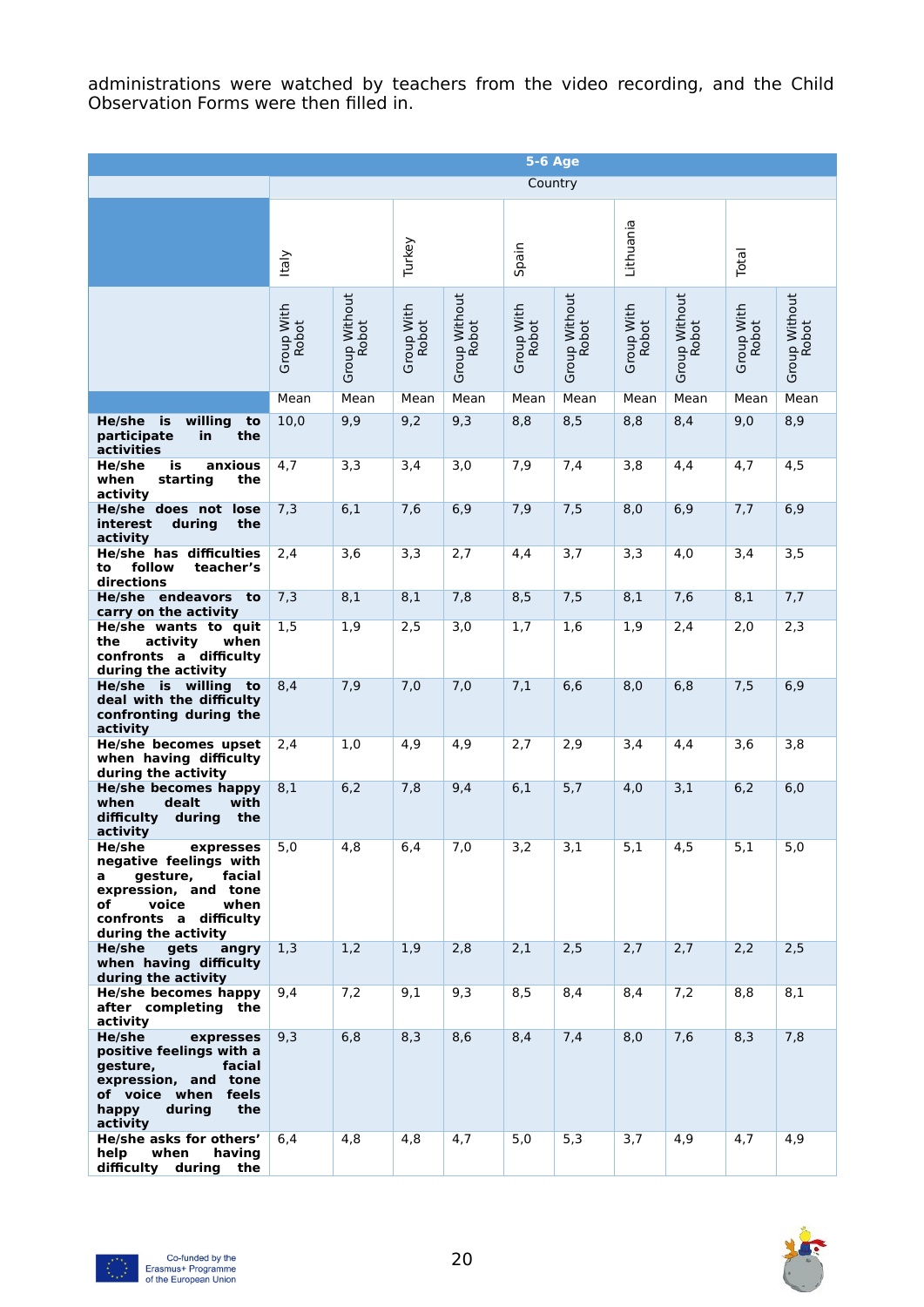| activity<br>He/she is willing<br>to<br>experience<br>new<br>activities                                 | 9,2            | 7,5 | 7,3 | 7,8 | 7,5 | 8,0 | 8,5 | 7,8 | 8,0 | 7,8 |
|--------------------------------------------------------------------------------------------------------|----------------|-----|-----|-----|-----|-----|-----|-----|-----|-----|
| He/she<br>shows<br>willingness<br>to<br>complete the activity                                          | 8,8            | 7,6 | 8,2 | 7,8 | 7,8 | 7,4 | 5,3 | 6,3 | 7,2 | 7,2 |
| He/she<br>qets<br>angry<br>making<br>when<br>$\mathbf{a}$<br>mistake                                   | 2,3            | 1,2 | 2,0 | 2,9 | 2,3 | 3,0 | 1,5 | 3,2 | 2,0 | 2,8 |
| He/she smiles often<br>during the activity                                                             | 8,9            | 5,5 | 7,5 | 7,2 | 7,9 | 7,3 | 7,6 | 6,3 | 7,8 | 6,7 |
| He/she<br>gets excited<br>when produces<br>new<br>ideas or things during<br>the activity               | 8,2            | 6,4 | 6,7 | 8,5 | 7,7 | 6,9 | 6,6 | 6,2 | 7,1 | 7,1 |
| He/she shows sadness<br>making<br>when<br>a<br>mistake                                                 | 3,6            | 4,3 | 5,0 | 5,2 | 3,1 | 2,7 | 3,0 | 4,0 | 3,8 | 4,1 |
| He/she<br><b>leaves</b><br>the<br>game when gets angry                                                 | $\overline{1}$ | ,8  | 2,5 | 3,2 | 1,2 | 2,0 | ,9  | 1,7 | 1,4 | 2,2 |
| He/she shows courage<br>when starting a new<br>activity                                                | 7,3            | 6,5 | 8,2 | 7,8 | 8,0 | 7,4 | 8,1 | 7,3 | 8,0 | 7,4 |
| He/she<br>practices<br>willingly<br>roles<br>the<br>during<br>the<br>given<br>activity                 | 8,6            | 7,4 | 8,4 | 8,6 | 8,6 | 7,8 | 8,5 | 7,5 | 8,5 | 7,9 |
| He/she tries different<br>ways to solve the issue<br>when having difficulty<br>during the activity     | 8,4            | 7,3 | 6,6 | 7,1 | 6,5 | 6,8 | 7,4 | 6,2 | 7,1 | 6,8 |
| He/she<br>becomes<br>anxious<br>when<br>confronts a difficulty                                         | 3,9            | 2,8 | 4,4 | 4,5 | 4,2 | 4,3 | 4,5 | 5,6 | 4,3 | 4,6 |
| He/she is happy in<br>group work.                                                                      | 9,5            | 6,9 | 8,5 | 8,4 | 8,3 | 8,3 | 8,7 | 8,1 | 8,6 | 8,1 |
| He/she<br>gets<br>angry<br>when he/she<br>cannot<br>fulfill his role in the<br>group.                  | 2,2            | 1,0 | 1,8 | 2,9 | 1,9 | 2,4 | 2,1 | 3,6 | 2,0 | 2,8 |
| He/she<br>his<br>angers<br>friends because of his<br>misbehavior<br>in<br>the<br>group.                | 2,0            | ,4  | 2,0 | 2,3 | 1,6 | 1,0 | 1,7 | 1,8 | 1,8 | 1,6 |
| He/she focuses on the<br>materials (robot) used<br>in the activity                                     | 8,8            |     | 9,5 |     | 8,5 |     | 8,1 |     | 8,7 |     |
| He/she enjoys<br>usina<br>materials (robot) used<br>in the activitY                                    | 9,6            |     | 9,7 |     | 8,9 |     | 7,4 |     | 8,7 |     |
| He/she<br>gets<br>excited<br>with<br>the<br>material<br>(robot)<br>used in the<br>activity             | 9,5            |     | 9,3 |     | 8,8 |     | 8,5 |     | 9,0 |     |
| He/she<br>creates<br>new<br>games<br>with<br>the<br>material (robot) used<br>in the activity           | 4,1            |     | 5,6 |     | 3,3 |     | 5,6 |     | 4,9 |     |
| He/she<br>excitedly<br>shares<br>with<br>the<br>experiences<br>teacher<br>he/she had with the<br>robot | 8,9            |     | 6,6 |     | 6,6 |     | 6,7 |     | 6,9 |     |
| He/she communicates<br>positively<br>with<br>the<br>children in the group<br>at the activity.          | 7,5            | 7,1 | 8,2 | 7,5 | 7,9 | 7,8 | 8,3 | 8,1 | 8,1 | 7,7 |
| He/she has difficulty<br>communicating<br>with<br>the children in the<br>group at the activity         | 2,4            | 3,8 | 2,3 | 1,8 | 1,4 | 1,7 | 2,9 | 2,9 | 2,3 | 2,3 |
| He/she<br>expresses<br>others'                                                                         | 3,1            | 1,8 | 4,6 | 5,8 | 6,3 | 6,3 | 5,0 | 4,1 | 4,9 | 4,9 |
| positive/negative                                                                                      |                |     |     |     |     |     |     |     |     |     |

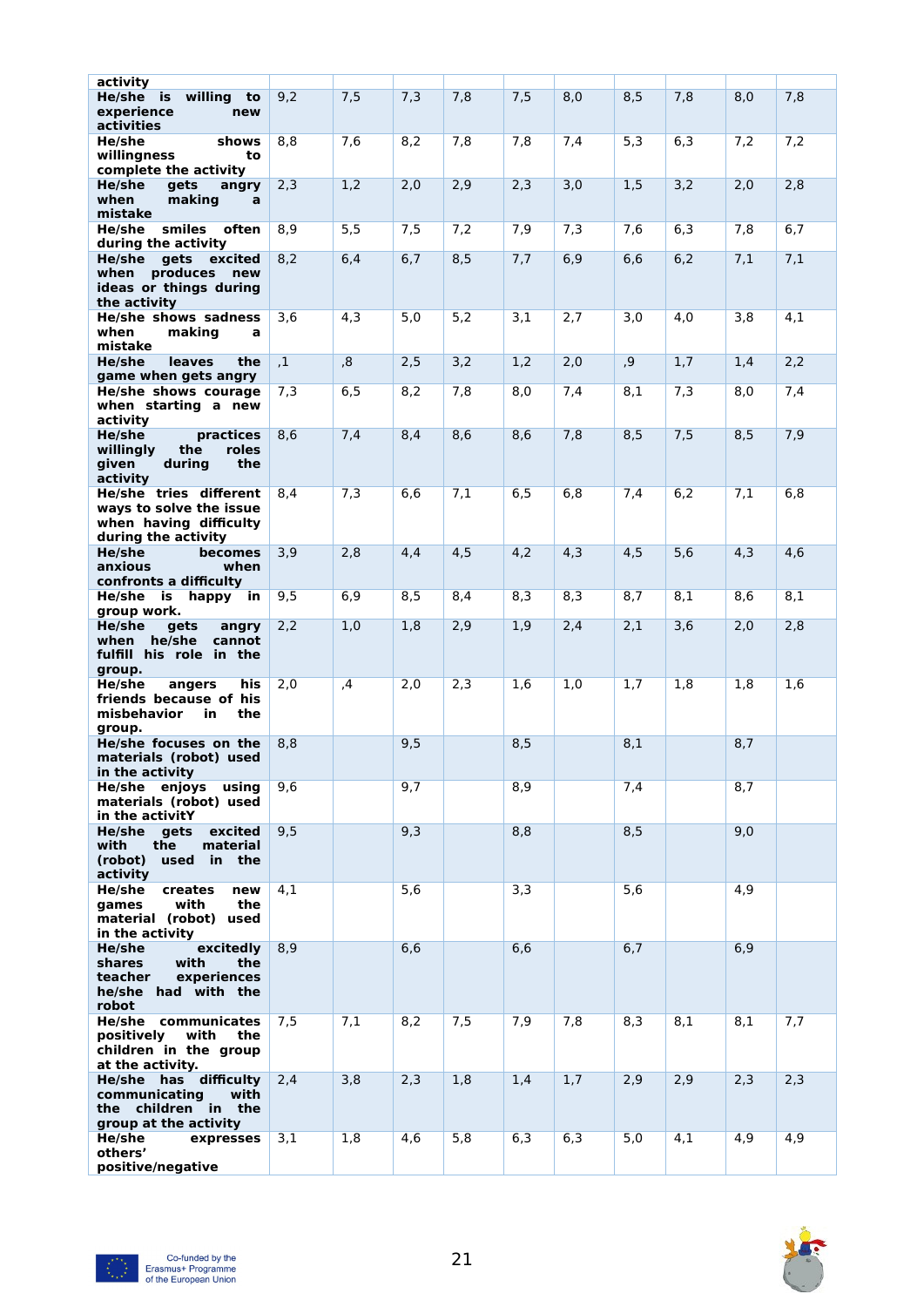| feelings                                                                                                            |     |     |     |     |     |      |     |     |     |                  |
|---------------------------------------------------------------------------------------------------------------------|-----|-----|-----|-----|-----|------|-----|-----|-----|------------------|
| He/she<br>displays<br>behaviors<br>that<br>disturbs the flow of<br>the activity                                     | 1,2 | 2,0 | 1,7 | 2,5 | 1,8 | 1,2  | 2,7 | 2,3 | 2,0 | 2,1              |
| He/she<br>complains<br>about<br>classmates<br>during the activity                                                   | 1,1 | 6,  | 1,9 | 3,3 | 1,5 | 2,2  | 2,7 | 2,0 | 2,0 | 2,3              |
| He/she<br>cooperates<br>with classmates                                                                             | 7,8 | 6,5 | 8,3 | 8,2 | 7,7 | 7,8  | 7,6 | 7,4 | 7,9 | 7,7              |
| collaborates<br>He/she<br>with friends<br>in<br>the<br>group                                                        | 8,1 | 7,7 | 8,4 | 8,9 | 7,5 | 7,7  | 6,6 | 7,6 | 7,6 | 8,0              |
| He/she enjoys helping<br>classmates during the<br>activity                                                          | 7,4 | 7,5 | 7,0 | 8,7 | 7,8 | 7,8  | 7,9 | 6,9 | 7,5 | 7,7              |
| He/she<br>stays<br>calm<br>when solving<br>issues<br>with others                                                    | 8,0 | 7,0 | 6,3 | 6,1 | 7,4 | 7,7  | 7,2 | 6,8 | 7,0 | 6,8              |
| He/she<br>cares<br>about<br>who<br>classmates<br>are<br>upset                                                       | 3,5 | 4,4 | 3,7 | 4,5 | 4,7 | 4,4  | 4,8 | 4,8 | 4,3 | 4,6              |
| He/she<br>holds<br>responsible<br>a<br>classmate<br>when<br>making<br>a<br>mistake<br>during the activity           | ,5  | 1,2 | 2,7 | 2,4 | 1,5 | 2,1  | 5,8 | 5,2 | 3,2 | $\overline{3,1}$ |
| He/she gets warned by<br>the teacher due to<br>inappropriate behavior<br>during the activity                        | 1,1 | 2,0 | 2,0 | 2,8 | 2,3 | 1,1  | 1,3 | 2,1 | 1,7 | 2,1              |
| He/she<br>cooperates<br>happily with playmates                                                                      | 7,9 | 6,7 | 8,0 | 8,3 | 8,3 | 8,0  | 8,1 | 7,6 | 8,1 | 7,8              |
| He/she<br>shows<br>enthusiasm<br>towards<br>classmates' success                                                     | 9,5 | 6,1 | 7,2 | 8,0 | 7,4 | 7,6  | 7,8 | 6,8 | 7,7 | 7,3              |
| He/she shares happily<br>with<br>the<br>classmates/teacher the<br>experiences<br>he/she<br>had during the activity  | 9,1 | 6,6 | 6,1 | 7,9 | 6,7 | 6, 5 | 7,9 | 6,8 | 7,2 | 7,1              |
| He/she<br>gets<br>angry<br>when<br>his/her<br>suggestion about the<br>activity is declined                          | 2,8 | 1,2 | 2,0 | 2,7 | 1,7 | 1,6  | 2,3 | 3,8 | 2,1 | 2,6              |
| He/she<br>displays<br>reluctance<br>in<br>participating<br>the<br><u>in</u><br>group work                           | ,5  | 1,0 | 2,0 | 2,9 | 1,4 | 1,5  | 1,5 | 1,8 | 1,5 | 2,0              |
| He/she<br>provides<br>other<br>support<br>to<br>children<br>while<br>they<br>perform their role in<br>the group wor | 7,3 | 6,1 | 6,6 | 7,6 | 6,6 | 7,2  | 5,9 | 6,4 | 6,5 | 6,9              |
| <b>Total points average</b>                                                                                         | 5,8 | 4,7 | 5,7 | 5,9 | 5,6 | 5,3  | 5,6 | 5,3 | 5,7 | 5,4              |

#### **Table 8– Distribution of Child Observation Form item score averages of children in 5-6 age group by Country**

## <span id="page-21-0"></span>**Second Phase Findings Summary**

The findings obtained in the second phase of the Project, which is named PEARL "Emotional Empathic Proximal Learning-Educational Environment" and was carried out in Italy, Spain, Lithuania and Turkey, are summarized below.

The second phase of the PEARL Education modal was conducted with the children aged 3-6 in Italy, Turkey, Spain and Lithuania. The children in both 3-4 and 5-6 age groups were included in the study in Italy, Turkey, Spain and Lithuania. In the countries



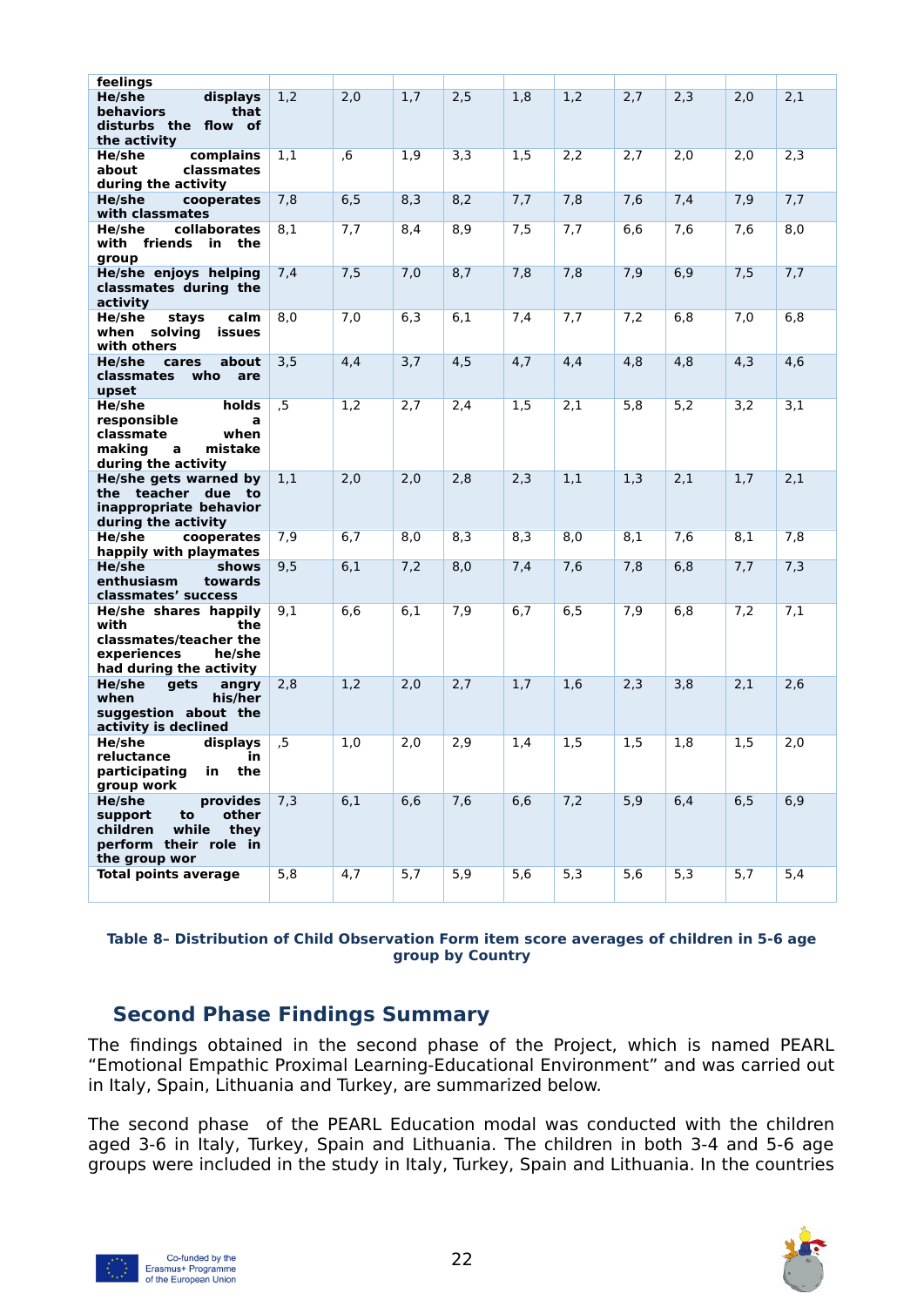where the administration was conducted, a robot was integrated into the activities developed under the PEARL Education Model in the experimental groups, while without robot version of the same activities was used in the control groups.

Before the phase , the teachers at the schools of administration in Italy, Turkey, Spain and Lithuania, which were project partner countries, were trained online about the goal and process of project, observation forms, activities to be implemented, filling out the observation forms. Following the training, the activities and materials (robot, etc.) to be used in the administration were shared with the teachers.

The teachers, who received activities and materials, carried out administrations with robot by some of the groups of five that they established at their schools and without robot with some of these groups of five. In the activities with robot, 49 children in Italy, 121 children in Turkey, 97 children in Spain and 140 children in Lithuania took part. In the activities without robot, 98 children in Italy, 122 children in Turkey, 98 children in Spain and 145 children in Lithuania participated in. In all countries, whereas activities with robots were carried out with a total of 407 children, activities without robots were conducted with a total of 415 children.

After completing the administrations, each child was evaluated with the Child Observation Forms, developed under the project, by their teacher after watching their video recording. In the form, there are 45 items for children aged three to six years and 51 items for children aged five-six. In the form in which children conducting activities with robots were evaluated, there were items that would reveal the skills developed by activities with robots in addition to the items of the evaluation form of children making activities without robots. In the forms developed for children aged both 3-4 and 5-6, there are items reflecting positive and negative characteristics. All items in each form were rated by the Likert type between "0" and "10". While lack of a behavior is evaluated as "0", performing it at the highest level is evaluated as "10". In the administration and evaluation process, the researchers in the project team contacted teachers by mail and phone. Teachers' questions were answered, and their experiences were shared with a permanent communication. The child observation forms filled in by the teachers were received by hand by the researchers. SPSS was used in the assessment of the data.

In the first section of the findings, there is a table regarding the child observation form item mean scores of children aged 3-4. In addition, the graphs are presented regarding the distribution of the mean scores of the children aged 3-4 from each of the Child Observation Form items by country.

When examining the total mean scores obtained by the children aged 3-4 from the items of Child Observation Form by countries, it is seen that while the children in Lithuania have the highest mean score in the administration "Without Robot", the children in Italy have the lowest mean score. In the administration "With Robot", it is observed that whereas the children in Turkey have the highest mean score, the children in Italy have the lowest mean score.

The mean score difference between the group with robot and the group without robot is determined to be the highest in Turkey and the least in Italy in favor of the group with robot. When examining the total scores of all children in all countries, the mean score of the ones with robot is higher than the mean score of those without robot.

In the second section of the findings, there is a table regarding the child observation form item mean scores of children aged 5-6. In addition, the graphs are presented regarding the distribution of the mean scores of the children aged 5-6 from each of the Child Observation Form items by country.